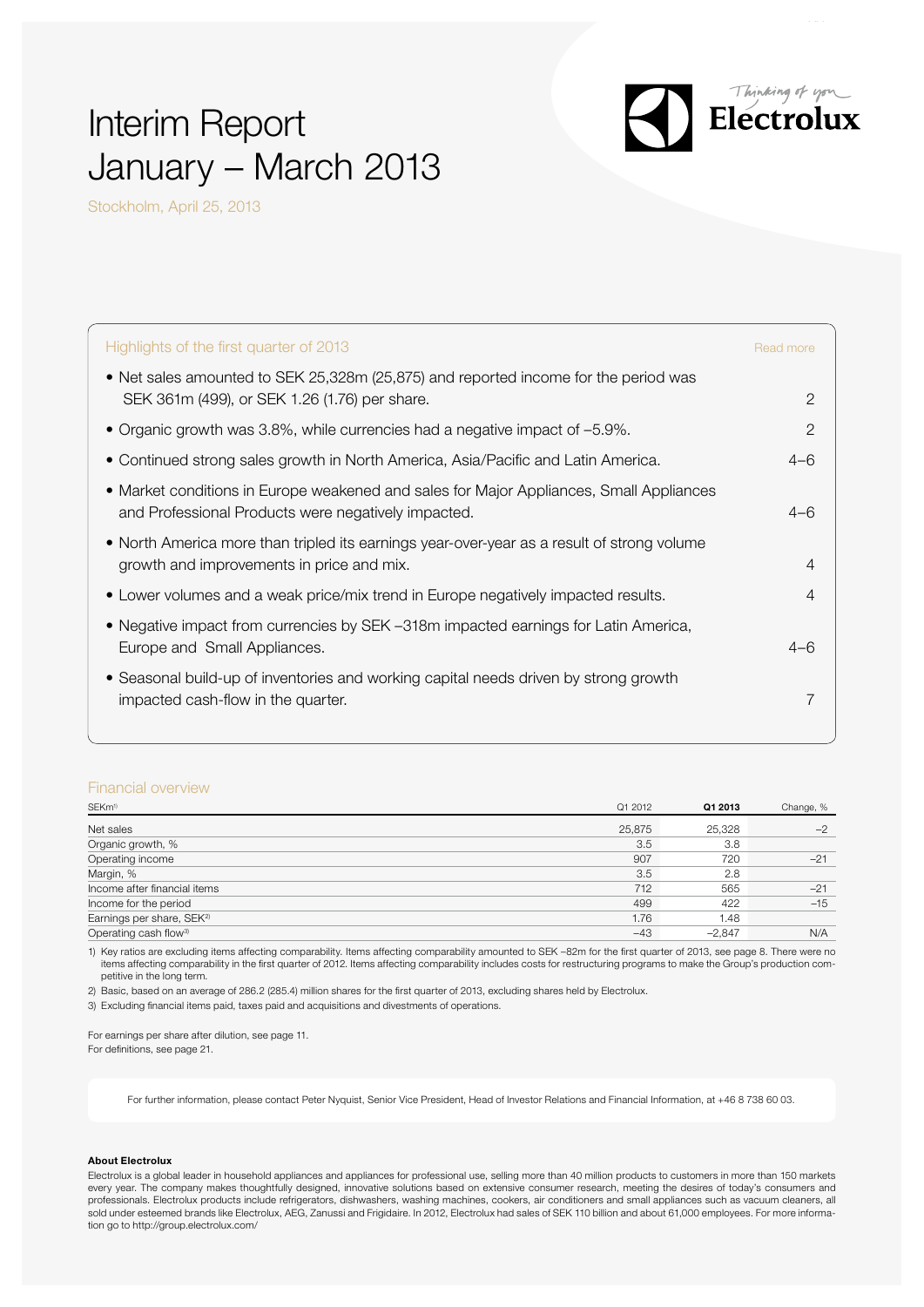### Market overview

Market demand for appliances in several of Electrolux core markets in Europe continued to decline in the first quarter of 2013 year-overyear, while demand in other core markets and emerging markets showed growth.

Market demand for core appliances in North America increased by 6%, while market demand in Western Europe declined by 3%. Market demand in Australia is estimated to have increased.

Market demand in Eastern Europe increased by 2% and demand in Latin America and Southeast Asia continued to show strong growth.

Market demand for core appliances in Europe in 2013 is expected to decline, while demand in North America is expected to increase.



### The first quarter in summary\*

| <b>SEKm</b>                                               | Q1 2012                  | Q1 2013                  | Change, % |
|-----------------------------------------------------------|--------------------------|--------------------------|-----------|
| <b>Net sales</b>                                          | 25,875                   | 25,328                   | $-2.1$    |
| Change in net sales, %, whereof                           |                          |                          |           |
| Acquisitions                                              | $\overline{\phantom{0}}$ | $\overline{\phantom{0}}$ |           |
| Organic growth                                            | -                        |                          | 3.8       |
| Changes in exchange rates                                 | $\overline{\phantom{0}}$ |                          | $-5.9$    |
| <b>Operating income</b>                                   |                          |                          |           |
| Major Appliances Europe, Middle East and Africa           | 271                      | 11                       | $-96$     |
| Major Appliances North America                            | 131                      | 457                      | 249       |
| Major Appliances Latin America                            | 278                      | 251                      | $-10$     |
| Major Appliances Asia/Pacific                             | 155                      | 106                      | $-32$     |
| Small Appliances                                          | 93                       | 17                       | $-82$     |
| Professional Products                                     | 130                      | 59                       | $-55$     |
| Other, common Group costs, etc.                           | $-151$                   | $-181$                   | $-20$     |
| Operating income, excluding items affecting comparability | 907                      | 720                      | $-21$     |
| Margin, %                                                 | 3.5                      | 2.8                      |           |
| Items affecting comparability                             | $\qquad \qquad$          | $-82$                    |           |
| <b>Operating income</b>                                   | 907                      | 638                      | -30       |
| Margin, %                                                 | 3.5                      | 2.5                      |           |

\* All comments on operating income are excluding items affecting comparability. For items affecting comparability, see page 11.

- Increased sales in North America, Asia/Pacific and Latin America contributed to the organic growth.
- Strong performance for North American operations.
- Market conditions in Europe deteriorated and adversely impacted results for appliances, professional products and small domestic appliances in the region.
- Negative impact from currency movements adversely affected earnings.

Net sales for the Electrolux Group declined by 2.1% in the first quarter of 2013. Organic growth was 3.8%, while changes in exchange rates had a negative impact of –5.9%. The organic sales growth was mainly attributable to North America, Asia/Pacific and Latin America.

Operating income declined to SEK 720m (907), corresponding to a margin of 2.8% (3.5).

Market demand in Europe weakened further during the quarter, which affected sales and operating income for the appliances, professional products and small appliances operations in the region. Price/mix pressure and weak volumes in Europe negatively impacted

Electrolux applies the amended standard for pension accounting, IAS 19 Employee Benefits, as of January 1, 2013. Reported figures for 2012 have been restated to enable comparison. The impact on Electrolux financial statements for 2012 was released in March 2013, see page 10 and http://www.electrolux.com/ias19/ .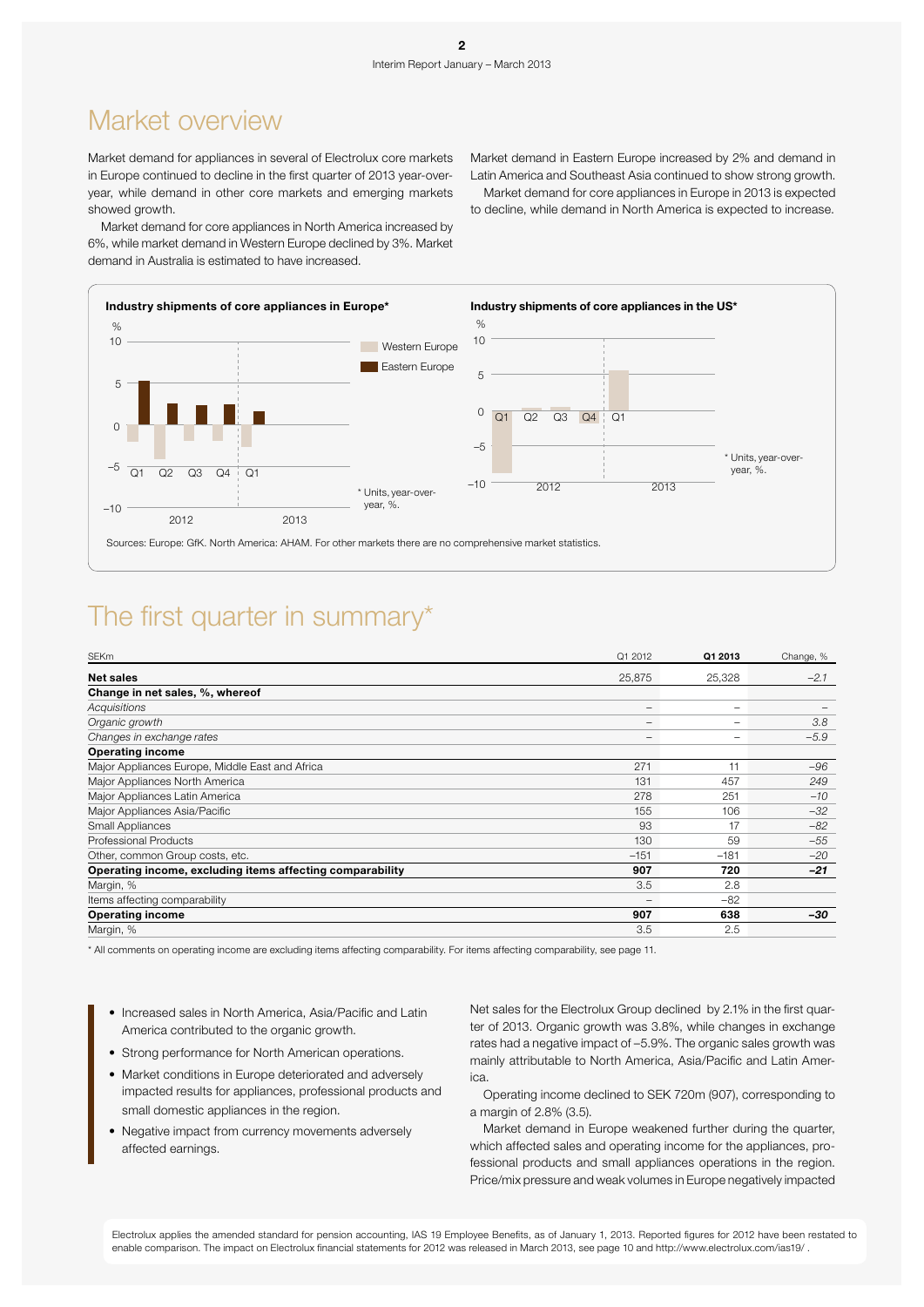operating income. The North American operations continued to show a positive earnings trend. A sales growth of 12.2%, and price/ mix improvements contributed to the positive performance.

#### Effects of changes in exchange rates

Changes in exchange rates had a negative impact of SEK –318m on operating income year-over-year. The impact of transaction effects was SEK –347m, results from hedging operations SEK 80m and translation effects SEK –51m. The unfavorable currency movements were mainly attributable to the operations in Latin America and Europe. Results in Latin America were negatively impacted by the strengthening of the US dollar against the Brazilian real. The strengthening of the US dollar in relation to several European currencies and the weakening of the British pound impacted operations in Europe.

### Financial net

Net financial items for the first quarter of 2013 improved to SEK –155m (–195).

#### Income for the period

Income for the period amounted to SEK 361m (499), corresponding to SEK 1.26 (1.76) in earnings per share, see page 11.

### Events during the first quarter of 2013

#### March 26. Annual General Meeting 2013 in Stockholm

Bert Nordberg was elected new Board member. Marcus Wallenberg was re-elected Chairman of the Board and at the statutory Board meeting following the AGM, Ronnie Leten was re-elected Deputy Chairman. The Board's dividend proposal of SEK 6.50 (6.50) per share was adopted. For more information about the AGM, visit www.electrolux.com/agm2013.

#### March 27. New ownership structure for Electrolux head office in Stockholm

Electrolux acquired its head office building with associated grounds at S:t Göransgatan in Stockholm, Sweden, at a purchase price of SEK 1,145m on February 1, 2013. The property was on March 27 sold at the purchase price to a recently formed real estate company in which Electrolux is a co-owner together with Electrolux Swedish pension trust. Electrolux invested SEK 200m in the company, which has impacted the cash flow in the quarter.

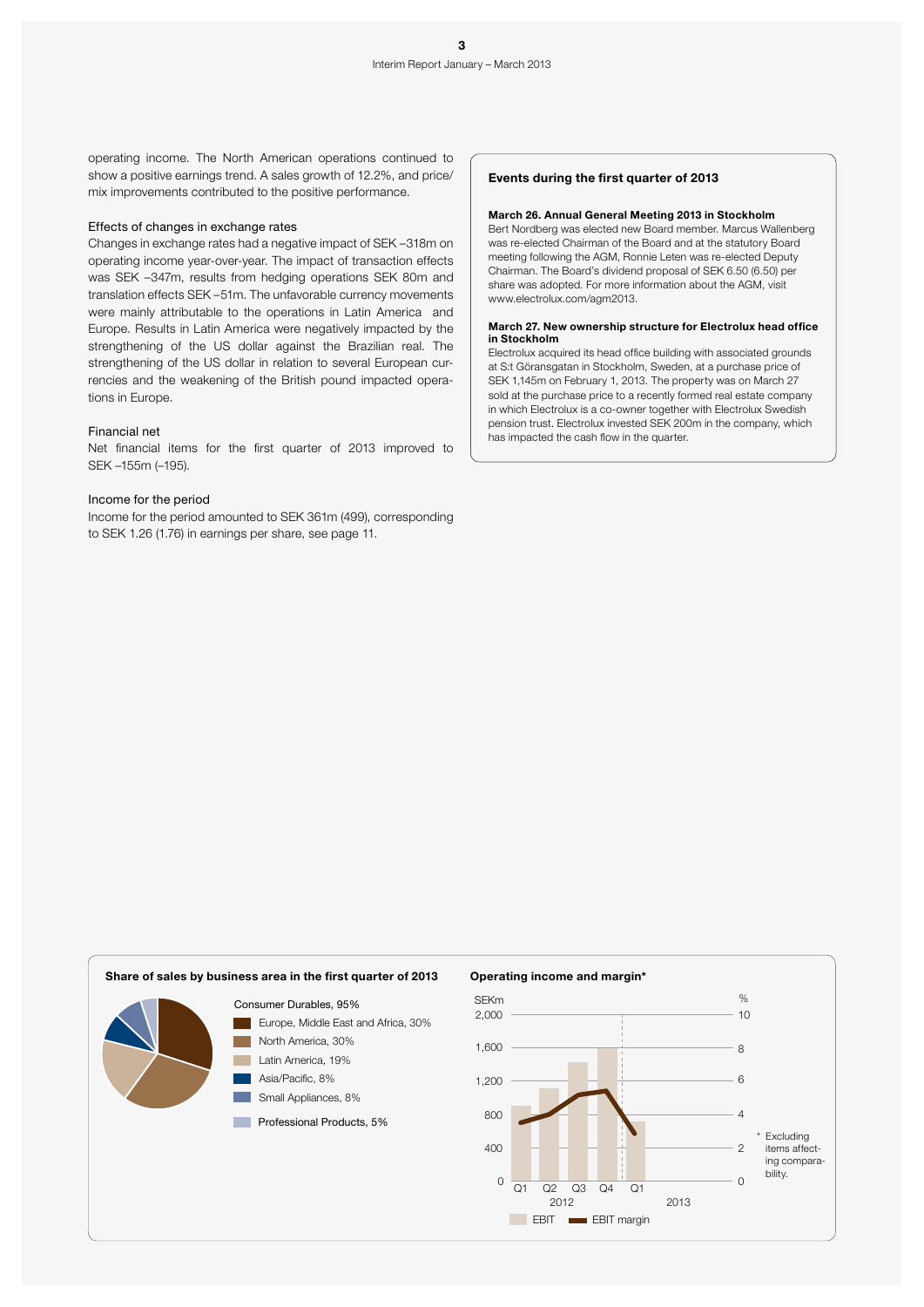### Business areas

SEKm

### Major Appliances Europe, Middle East and Africa

#### Industry shipments of core appliances in Europe,

| units, year-over-year, %          | Full year 2012           | Q1 2012 | Q1 2013 |
|-----------------------------------|--------------------------|---------|---------|
| Western Europe                    | $\overline{\phantom{a}}$ | $-1$    | $\neg$  |
| Eastern Europe (excluding Turkey) |                          |         |         |
| <b>Total Europe</b>               | -                        | -       |         |
|                                   |                          |         |         |

| Net sales           | 34.278 | 8.265         | 7.595  |
|---------------------|--------|---------------|--------|
| Organic growth, %   | $-0.9$ | $\rightarrow$ | $-3.8$ |
| Operating income    | 1.105  | 271           |        |
| Operating margin, % | 20     | 3.3           | U.I    |

In the first quarter of 2013, market demand for appliances in Europe decreased year-over-year. Western Europe declined by 3% as a result of continued weak demand in Southern Europe, France, Germany and the Benelux countries. Demand in Eastern Europe rose by 2%, driven mainly by growth in Russia, while demand declined in the rest of Eastern Europe, especially in Poland.

Market conditions in Europe continued to deteriorate throughout the quarter, which negatively impacted Electrolux sales and operating income. Group sales and operating income declined primarily as a result of lower sales volumes. Lower volumes in several of Electrolux core markets in Western Europe had a negative impact on the country mix and capacity utilization in manufacturing. The product mix was positively impacted by the launch of the next generation of high-end appliances under the Electrolux brand, The Inspiration Range, across the markets in Europe. Negative price/mix and unfavorable currency movements also impacted the results.



### Major Appliances North America

| Industry shipments of appliances in the US, |                |         |         |
|---------------------------------------------|----------------|---------|---------|
| units, year-over-year, %                    | Full year 2012 | Q1 2012 | Q1 2013 |
| Core appliances                             | $-2$           | $-9$    | 6       |
| Microwave ovens and home comfort products   |                | $-3$    |         |
| <b>Total Major Appliances</b>               |                | -6      | 5       |
| <b>SEKm</b>                                 |                |         |         |
| Net sales                                   | 30,684         | 7,107   | 7,678   |
| Organic growth, %                           | 6.9            | 2.4     | 12.2    |
| Operating income                            | 1.452          | 131     | 457     |
| Operating margin, %                         | 4.7            | 1.8     | 6.0     |

In the first quarter of 2013, market demand for core appliances in North America increased by 6% year-over-year. Market demand for microwave ovens and home comfort products, such as room airconditioners, increased by 1%. In total, demand for major appliances increased by 5% during the quarter.

Sales in North America increased year-over-year in the first quarter due to higher volumes of core appliances and improvements in price/mix. The favorable market environment and new distribution channels impacted Electrolux sales positively. Sales volumes rose in several of the core appliances product categories and the Group continued to capture market shares.

Operating income improved substantially due to volume growth and improvements in price/mix. The Group continued to capitalize on the positive trend in the market and increased its marketing spend to support the Electrolux and Frigidaire brands. The consolidation of cooking production from L'Assomption in Quebec, Canada, to Memphis in Tennessee, USA, continued to negatively impact earnings, due to temporarily higher manufacturing costs for running two factories.

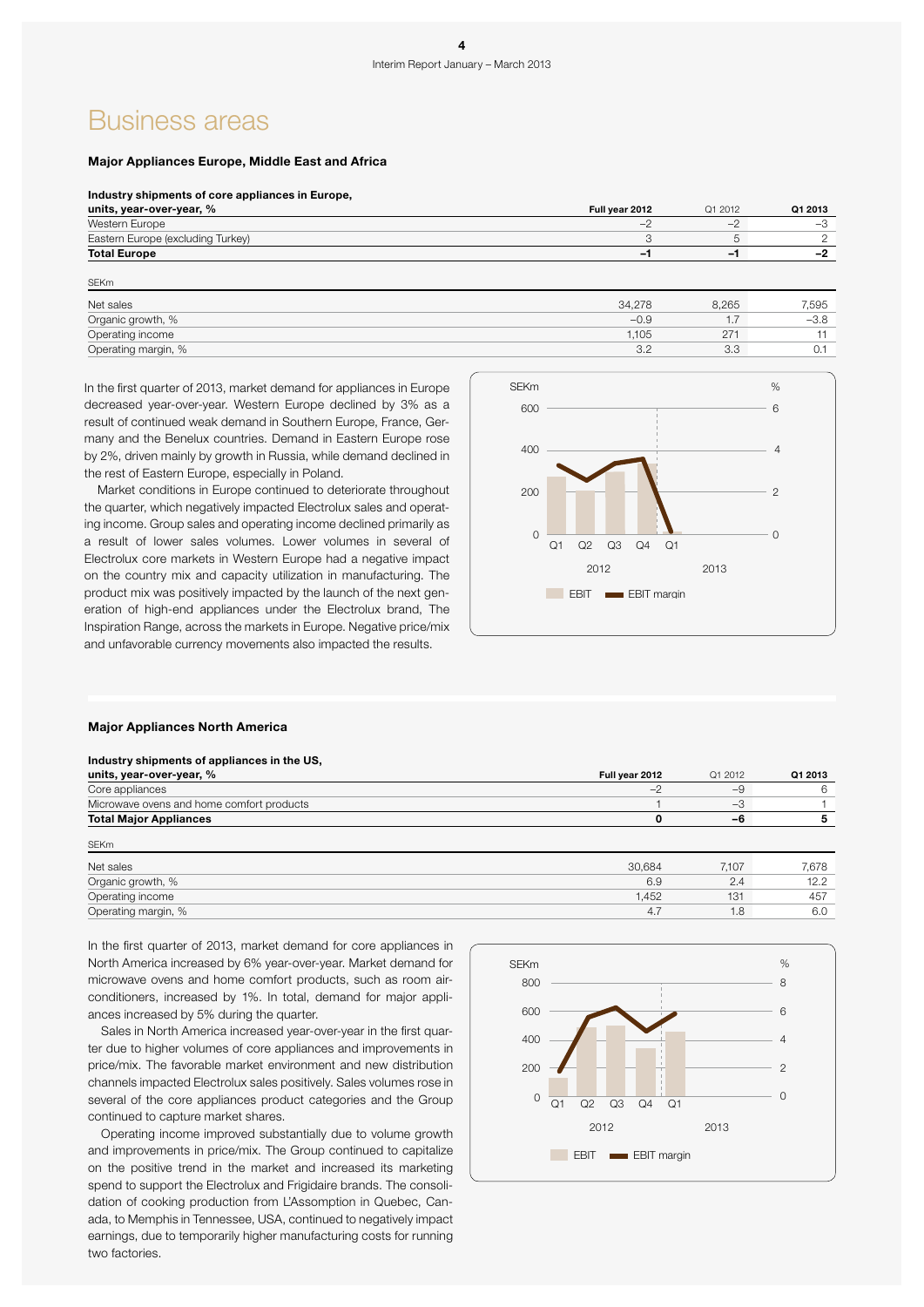### Major Appliances Latin America

| <b>SEKm</b>         | Full year 2012 | Q1 2012 | Q1 2013 |
|---------------------|----------------|---------|---------|
| Net sales           | 22.044         | 5.149   | 4.885   |
| Organic growth, %   | 20.6           | 11.8    | 7.4     |
| Operating income    | 1.590          | 278     | 251     |
| Operating margin, % | 7.2            | 5.4     | 5.1     |

In the first quarter of 2013, market demand for core appliances in Latin America is estimated to have continued to increase year-overyear, driven mainly by higher demand for air-conditioners and cookers in Brazil.

Sales during the quarter for the Latin American operations rose in comparable currencies year-over-year primarily as a result of favorable volume growth and higher prices, particularly in Brazil. Sales in other Latin American markets outside Brazil accounted for about 30% of total sales.

Volume growth and higher prices contributed to earnings, while higher costs for sourced products had a negative impact.

Currency movements had a significantly negative impact on operating income.



### Major Appliances Asia/Pacific

| <b>SEKm</b>         | Full year 2012 | Q1 2012 | Q1 2013 |
|---------------------|----------------|---------|---------|
| Net sales           | 8.405          | 1.841   | 1.948   |
| Organic growth, %   | 2.9            | $-0.8$  | 10.5    |
| Operating income    | 746            | 155     | 106     |
| Operating margin, % | 8.9            | 8.4     | 5.4     |

Market demand in the first quarter of 2013 for major appliances in Australia, Southeast Asia and China is estimated to have grown yearover-year. Growth was particularly robust in Southeast Asia and China and Electrolux sales grew strongly. Market shares increased in most markets, including Australia.

Operating income deteriorated year-over-year mainly as a consequence of continued price pressure and a negative customer mix in Australia. In addition, the country mix deteriorated as sales in emerging markets demonstrated higher growth than in Australia and New Zealand. Investments in new products for the Chinese and Southeast Asian markets also impacted earnings in the quarter.

However, higher volumes and favorable profitability in Southeast Asia continued to contribute to operating income.

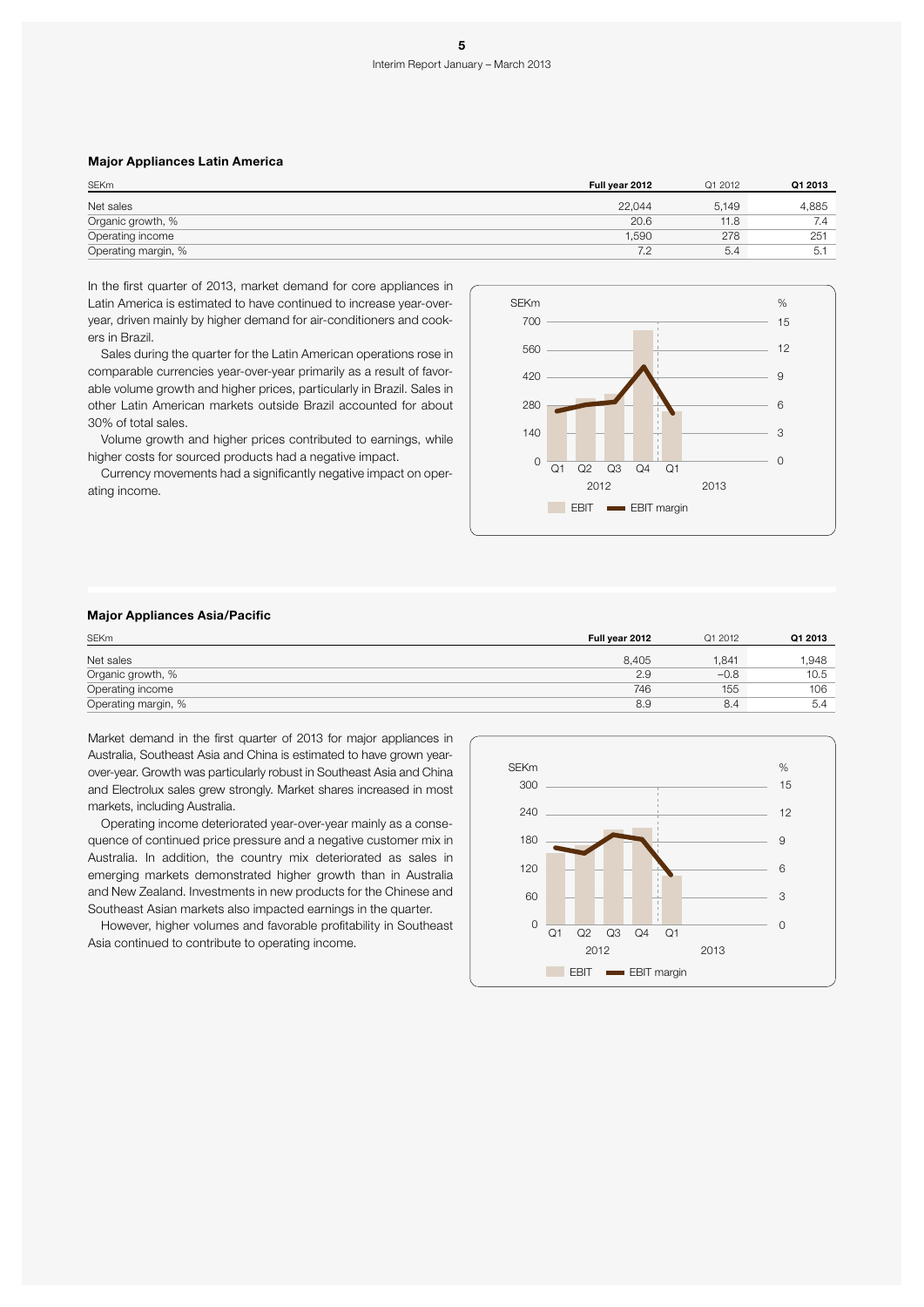### Interim Report January – March 2013

#### Small Appliances

| <b>SEKm</b>         | Full year 2012 | Q1 2012 | Q1 2013 |
|---------------------|----------------|---------|---------|
| Net sales           | 9.011          | 2.105   | 2,020   |
| Organic growth, %   | 6.0            | 4.2     |         |
| Operating income    | 461            | 93      | $-1$    |
| Operating margin, % | 5.             | 4.4     | 0.8     |

Market demand for vacuum cleaners in Europe and North America declined in the first quarter of 2013 compared with the preceding year.

The Group's organic sales growth during the quarter was the result of an improved mix and higher prices. Sales volumes of vacuum cleaners declined in North America and Europe, while sales volumes for small domestic appliances continued to display strong growth in all regions, especially in North America and Asia/Pacific. Higher sales in most regions of cordless, handheld vacuum cleaners and coffee machines, had a positive impact on the product mix.

Operating income declined significantly year-over-year, primarily as a result of unfavorable currency movements in Europe and Latin America, which offset the improvements in price/mix. Rising costs for plastics also negatively impacted results during the first quarter.

To improve profitability measures have been taken to consolidate selected operations within Small Appliances, see page 8.



#### Professional Products

| <b>SEKm</b>         | Full year 2012 | Q1 2012 | Q1 2013 |
|---------------------|----------------|---------|---------|
| Net sales           | 5.571          | .408    | 1,201   |
| Organic growth, %   | $-3.9$         | 1.4     | $-11.2$ |
| Operating income    | 588            | 130     | 59      |
| Operating margin, % | 10.6           | 9.2     | 4.9     |

Continued weak market demand in Europe for both food-service equipment and laundry equipment had a negative impact on the Group's sales volumes in the first quarter of 2013 and sales declined.

Operating income declined year-over-year primarily as a result of lower sales volumes and a negative country mix. The country mix deteriorated as sales volumes in most core markets in Western Europe declined, while sales in emerging markets increased. Costsaving activities and additional investments in line with the strategy to grow in new markets and channels also negatively impacted earnings, as did costs related to the launch of the new ultra-luxury product range Electrolux Grand Cuisine. However, price increases contributed to operating income.

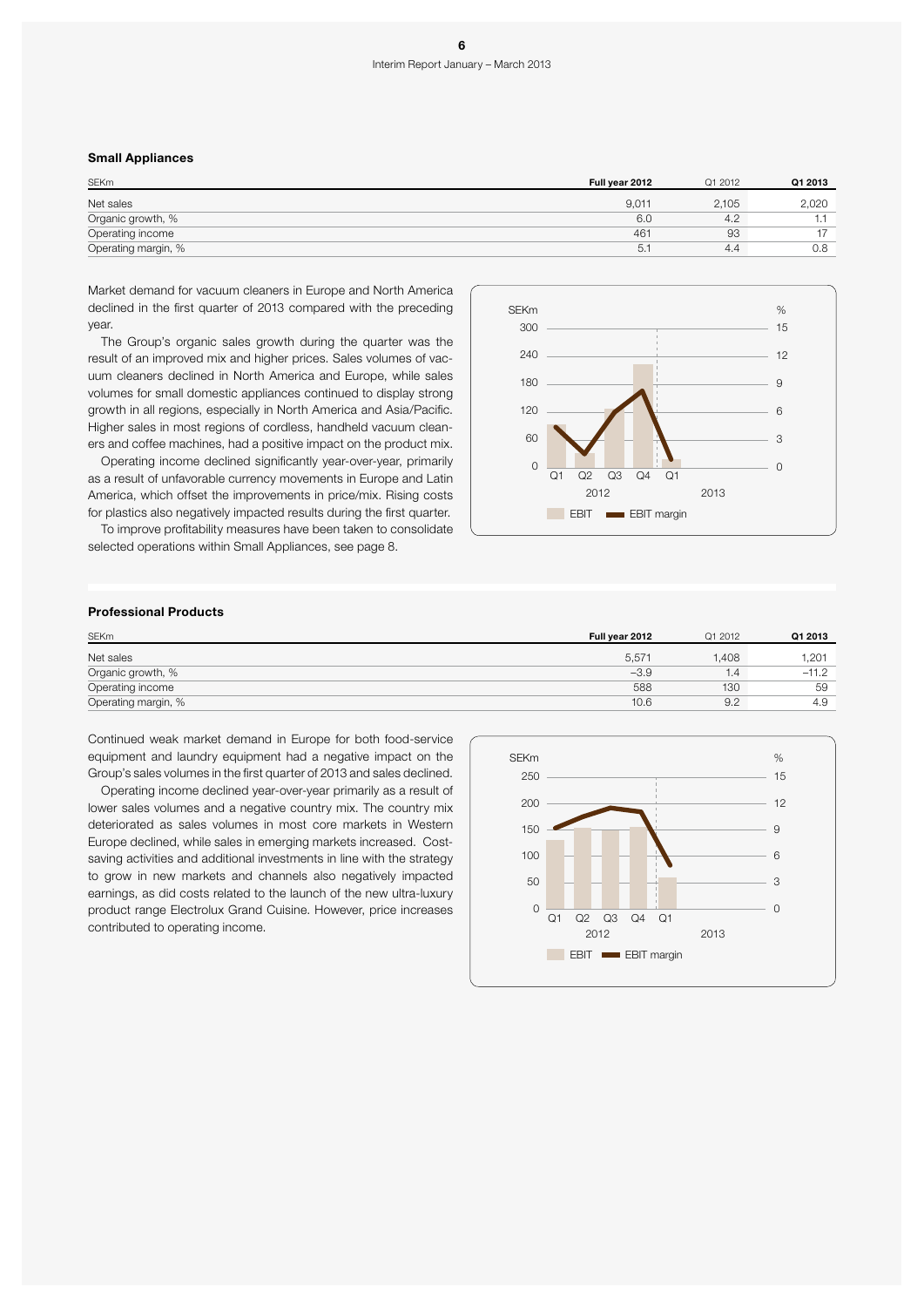### Cash flow

| <b>SEKm</b>                                | Full year 2012 | Q1 2012  | Q1 2013  |
|--------------------------------------------|----------------|----------|----------|
| Operations                                 | 7.789          | 1.480    | 1,478    |
| Change in operating assets and liabilities | 1,528          | $-520$   | $-3,444$ |
| Capital expenditure                        | $-4,538$       | $-1,003$ | $-881$   |
| <b>Operating cash flow</b>                 | 4,779          | $-43$    | $-2,847$ |
| Acquisitions and divestments of operations | $-164$         | $-45$    | $-201$   |
| Financial items paid, net                  | $-673$         | $-102$   | $-80$    |
| Taxes paid                                 | $-1,564$       | $-575$   | $-263$   |
| Cash flow from operations and              |                |          |          |
| investments                                | 2,378          | $-765$   | $-3,391$ |
| <b>Dividend</b>                            | $-1.868$       |          |          |
| Sale of shares                             | 212            | 212      |          |
| Total cash flow, excluding change in       |                |          |          |
| loans and short-term investments           | 722            | $-553$   | $-3,391$ |

Cash flow from operations and investments in the first quarter of 2013 amounted to SEK –3,391m (–765).

Weak market conditions in Europe and lower volumes have impacted working capital. In addition, the trend for the cash flow and working capital in the first quarter of 2013 reflects the seasonal build-up of inventories for the Group as well as working capital needs driven by the strong growth in North America. Cash flow for the second quarter as well as for the full year of 2013 is expected to turn positive.

Payments for the ongoing restructuring and cost-cutting programs amounted to approximately SEK –140m in the quarter.

Investments in the first quarter mainly related to investments within manufacturing facilities for new products and production capacity. A major project is the cooker plant in Memphis, Tennessee, in the US. The cooker plant in Memphis is receiving investment support from state authorities.



### Financial position

### Net debt

| <b>SEKm</b>                                 | Dec. 31, 2012 | March 31, 2012 | March 31, 2013 |
|---------------------------------------------|---------------|----------------|----------------|
| <b>Borrowings</b>                           | 13.088        | 16.611         | 16,798         |
| Liquid funds                                | 7,403         | 9,506          | 7,740          |
| <b>Financial net debt</b>                   | 5,685         | 7,105          | 9,058          |
| Net provisions for post-employment benefits | 4.479         | 2,673          | 3,698          |
| Net debt                                    | 10,164        | 9.778          | 12,756         |
| Net debt/equity ratio                       | 0.65          | 0.59           | 0.88           |
| <b>Equity</b>                               | 15,726        | 16,649         | 14,429         |
| Equity per share, SEK                       | 54.96         | 58.19          | 50.41          |
| Return on equity, %                         | 14.4          | 11.6           | 9.6            |
| Equity/assets ratio, %                      | 23.2          | 24.8           | 21.1           |

Net debt increased to SEK 12,756m (9,778). Net debt has been impacted by the negative cash flow from operations and investments. During the first quarter of 2013, SEK 837m in long-term borrowings were amortized and new long-term borrowings were raised by SEK 2,010m.

 Long-term borrowings as of March 31, 2013, including long-term borrowings with maturities within 12 months, amounted to SEK 12,059m with average maturity of 3.5 years, compared to SEK 11,005m and 3.1 years at the end of 2012. During 2013 and 2014, long-term borrowings in the amount of SEK 1,274m will mature.

Liquid funds as of March 31, 2013, amounted to SEK 7,740m (9,506), excluding short-term back-up facilities. Electrolux has two unused committed back-up facilities. One EUR 500m multi-currency revolving credit facility, approximately SEK 4,200m, maturing 2016 with extension options for up to two more years and a credit facility of SEK 3,400m maturing 2017.

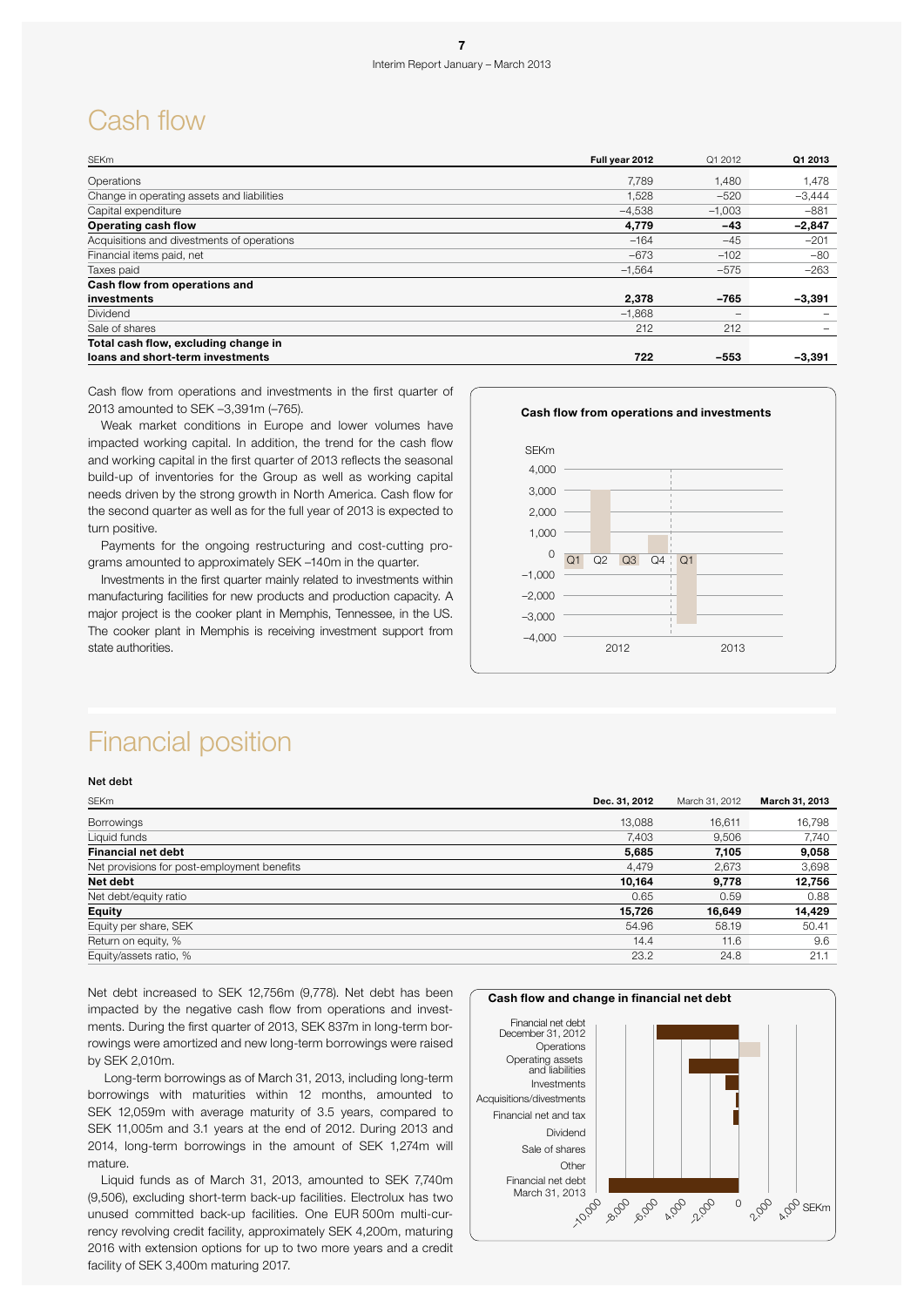### Net assets and working capital

Average net assets for the period amounted to SEK 27,468m (27,961). Net assets as of March 31, 2013, amounted to SEK 29,045m (28,287). Adjusted for items affecting comparability, i.e., restructuring provisions, average net assets amounted to SEK 29,280m (28,942), corresponding to 28.9% (28.0) of net sales.

Working capital as of March 31, 2013, amounted to SEK –1,814m (–3,970), corresponding to –1.8% (–3.9) of annualized net sales. The return on net assets was 9.3% (13.0), and 9.8% (12.5), excluding items affecting comparability.

### Structural changes

### Consolidation of operations within Small Appliances

To improve profitability and to further capitalize on global and regional synergies, measures have been taken to consolidate selected operations within Small Appliances. The costs for these activities, SEK 82m, have been charged against operating income in the first quarter of 2013, within items affecting comparability.

### Other items

### Asbestos litigation in the US

Litigation and claims related to asbestos are pending against the Group in the US. Almost all of the cases refer to externally supplied components used in industrial products manufactured by discontinued operations prior to the early 1970s. The cases involve plaintiffs who have made substantially identical allegations against other defendants who are not part of the Electrolux Group.

As of March 31, 2013, the Group had a total of 2,871 (2,741) cases pending, representing approximately 2,934 (approximately 2,815) plaintiffs. During the first quarter of 2013, 308 new cases with 299 plaintiffs were filed and 301 pending cases with approximately 301 plaintiffs were resolved.

It is expected that additional lawsuits will be filed against Electrolux. It is not possible to predict the number of future lawsuits. In addition, the outcome of asbestos lawsuits is difficult to predict and Electrolux cannot provide any assurances that the resolution of these types of lawsuits will not have a material adverse effect on its business or on results of operations in the future.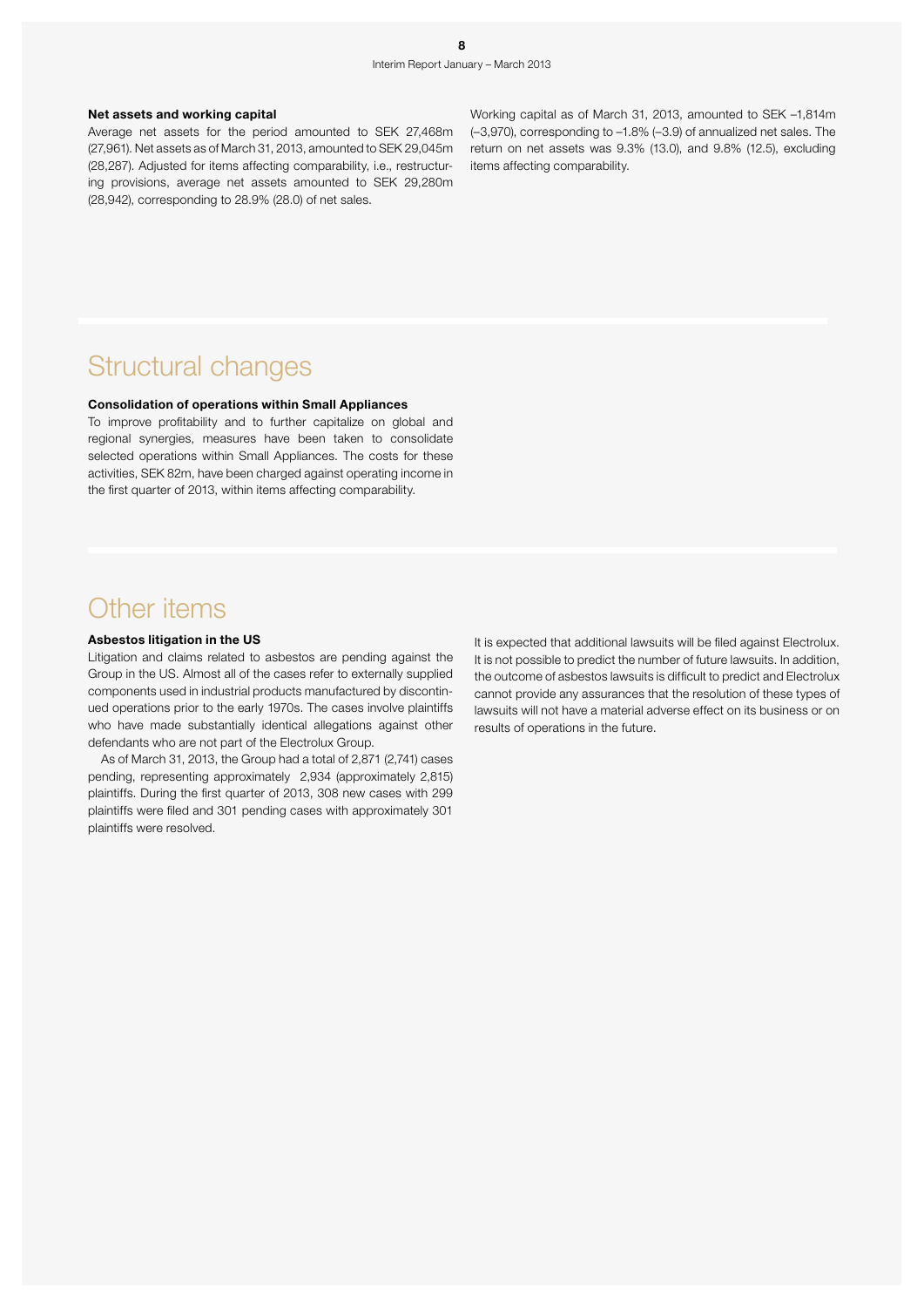### Risks and uncertainty factors

As an international group with a wide geographic spread, Electrolux is exposed to a number of business and financial risks. The business risks can be divided into strategic, operational and legal risks. The financial risks are related to such factors as exchange rates, interest rates, liquidity, the giving of credit and financial instruments.

Risk management in Electrolux aims to identify, control and reduce risks. This work begins with the description of risks and risk

management, see the 2012 Annual Report on page 74. No significant risks other than the risks described there are judged to have occurred.

Risks, risk management and risk exposure are described in more detail in the Annual Report 2012,

www.electrolux.com/annualreport2012.

#### Press releases 2013

| January 31  | Electrolux recognized in three prestigious sustainability<br>rankings | April 4 | Electrolux Sustainability Report 2012 now available<br>online |
|-------------|-----------------------------------------------------------------------|---------|---------------------------------------------------------------|
| February 1  | Consolidated results 2012 and CEO                                     |         |                                                               |
|             | <b>Keith McLoughlin's comments</b>                                    |         |                                                               |
| February 15 | Notice convening the Annual General Meeting of AB                     |         |                                                               |
|             | Electrolux                                                            |         |                                                               |
| February 15 | Bert Nordberg proposed as new Board Member of AB                      |         |                                                               |
|             | <b>Electrolux</b>                                                     |         |                                                               |
| February 22 | Electrolux Annual Report 2012 is published                            |         |                                                               |
| March 25    | Electrolux restated figures for 2012 following the change             |         |                                                               |
|             | in pension accounting standards                                       |         |                                                               |
| March 26    | Electrolux issues bond loan                                           |         |                                                               |
| March 27    | Bulletin from AB Electrolux Annual General Meeting                    |         |                                                               |
|             | 2013                                                                  |         |                                                               |
|             |                                                                       |         |                                                               |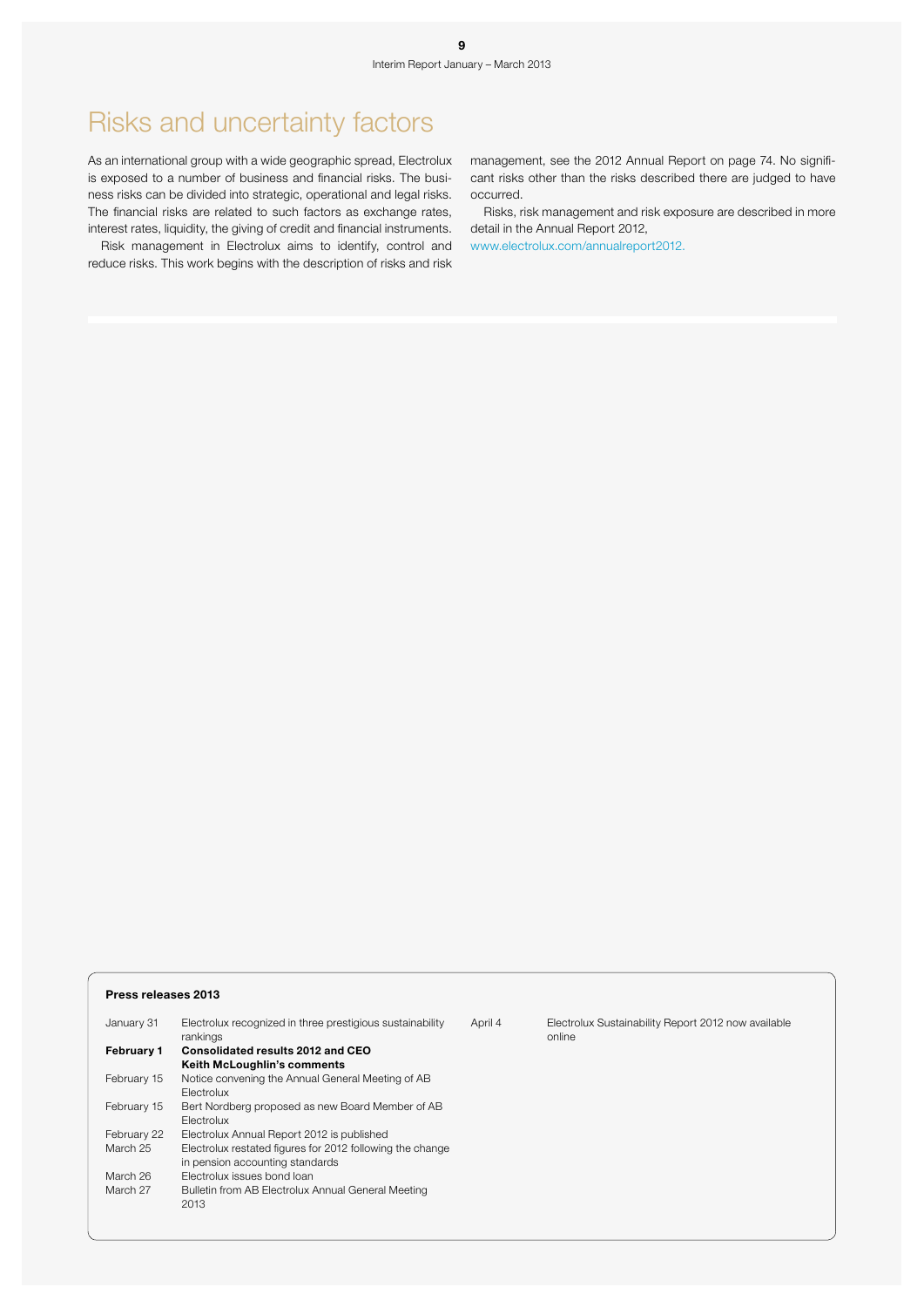# Parent Company AB Electrolux Accounting and valuation principles

The Parent Company comprises the functions of the Group's head office, as well as five companies operating on a commission basis for AB Electrolux.

As from 2013, the main financial flows for the business area Major Appliances Europe, Middle East and Africa are included in the Parent Company reporting, which affects the financial statements significantly.

Net sales for the Parent Company, AB Electrolux, in the first quarter of 2013 amounted to SEK 7,224m (1,493), of which SEK 6,089m (750) referred to sales to Group companies and SEK 1,135m (743) to external customers. Income after financial items was SEK 21m (124), including dividends from subsidiaries in the amount of SEK 0m (18). Income for the period amounted to SEK 9m (104). The Parent Company reports group contribution in the income statement as appropriations for the first time in 2013. Corresponding changes have been made in the 2012 financial statements.

Capital expenditure in tangible and intangible assets was SEK 99m (76). Liquid funds at the end of the period amounted to SEK 2,776m, as against SEK 1,986m at the start of the year.

Undistributed earnings in the Parent Company at the end of the period amounted to SEK 13,433m, as against SEK 15,269m at the start of the year. Dividend payment to shareholders for 2012 amounted to SEK 1,860m and is reported as current liability at the end of the period.

 The income statement and balance sheet for the Parent Company are presented on page 19.

Electrolux applies International Financial Reporting Standards (IFRS) as adopted by the European Union. This report has been prepared in accordance with IAS 34, Interim Financial Reporting, and ÅRL, the Swedish Annual Accounts Act and recommendation RFR 2, Accounting for legal entities, issued by the Swedish Financial Reporting Board. There are no changes in the Group's accounting and valuation principles compared with the accounting and valuation principles described in Note 1 of the Annual Report 2012.

*This report has not been audited.*

Stockholm, April 25, 2013

Keith McLoughlin President and CEO

#### New pension accounting standards as of 2013

Electrolux applies the amended standard for pension accounting, IAS 19 Employee Benefits, as of January 1, 2013. The main change is that the option to use the corridor approach – previously applied by Electrolux – has been removed. Opening balances for 2013 and reported figures for 2012 have been restated to enable comparison. The impact of the restatement on the financial statements, operating income per business area and key ratios of Electrolux for 2012 was presented in a press release on March 25, 2013. An Excel sheet comprising restated figures in more detail including the interim periods is available for download at http:// www.electrolux.com/ias19/.

All historical unrecognized actuarial gains or losses are included in the measurement of the net defined benefit liability. This increases the net pension liability for 2012 by SEK 4,618m and reduces equity by SEK 4,098m. Operating income for 2012 is reduced by SEK 150m, which is a result of interest costs and return on pension liabilities and -assets no longer being reported within operating income and that amortization of the actuarial losses no longer are used. Financing costs for the net pension liability will be reported within the financial net which deteriorates by SEK 174m. Income for the period after tax declines by SEK 234m. The restatement has no impact on the cash flow. A short description of the amended standard is presented below. See also Note 1 in Electrolux Annual Report for 2012, www.electrolux.com/annualreport2012.

The amended standard requires the present value of defined benefit obligations and the fair value of plan assets to be recognized in the financial statements as a net defined benefit liability. Following the amendment, the reported net defined benefit liability will correspond to the actual net obligations for pensions for Electrolux.

As in the past, service costs will be reported within operating income. Electrolux will classify the net pension obligation as a financial liability and report financing costs in the financial net. The discount rate will be used to calculate the financing costs of the net pension obligation. The standard thereby removes the use of an expected return on the plan assets.

Future changes in the net defined benefit liability as a result of, for example, adjustments to discount rates, mortality rates as well as return on plan assets deviating from the discount rate will be presented in other comprehensive income as they occur.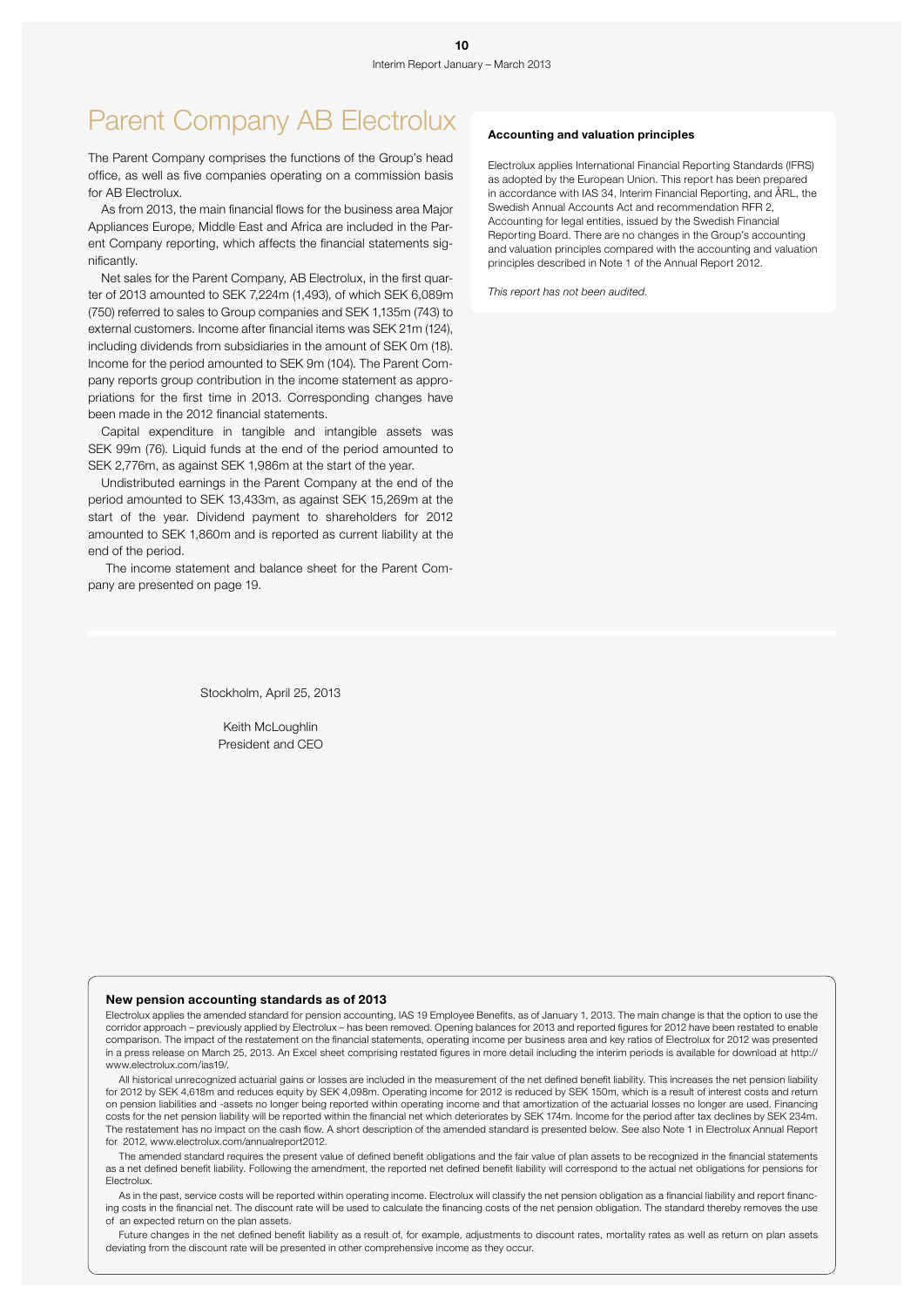# Consolidated income statement

| <b>SEKm</b>                                                                    | Full year 2012 | Q1 2012        | Q1 2013   |
|--------------------------------------------------------------------------------|----------------|----------------|-----------|
| <b>Net sales</b>                                                               | 109,994        | 25,875         | 25,328    |
| Cost of goods sold                                                             | $-87,807$      | $-21,057$      | $-20,484$ |
| <b>Gross operating income</b>                                                  | 22,187         | 4,818          | 4,844     |
| Selling expenses                                                               | $-11,673$      | $-2,628$       | $-2,666$  |
| Administrative expenses                                                        | $-5,541$       | $-1,284$       | $-1,460$  |
| Other operating income/expenses                                                | 59             | $\mathbf{1}$   | 2         |
| Items affecting comparability                                                  | $-1,032$       |                | $-82$     |
| <b>Operating income</b>                                                        | 4,000          | 907            | 638       |
| Margin, %                                                                      | 3.6            | 3.5            | 2.5       |
| Financial items, net                                                           | $-846$         | $-195$         | $-155$    |
| Income after financial items                                                   | 3,154          | 712            | 483       |
| Margin, %                                                                      | 2.9            | 2.8            | 1.9       |
| Taxes                                                                          | $-789$         | $-213$         | $-122$    |
| Income for the period                                                          | 2,365          | 499            | 361       |
| Items that will not be reclassified to income for the period:                  |                |                |           |
| Remeasurement of provisions for post-employment benefits                       | $-917$         | 1,016          | 730       |
| Income tax relating to items that will not be reclassified                     | 51             | $-188$         | $-182$    |
|                                                                                | $-866$         | 828            | 548       |
| Items that may be reclassified subsequently to income for the period:          |                |                |           |
| Available for sale instruments                                                 | 23             | $-2$           | -15       |
| Cash flow hedges                                                               | 34             | 3              | $-3$      |
| Exchange-rate differences on translation of foreign operations                 | $-1,532$       | $-469$         | $-343$    |
| Income tax relating to items that may be reclassified                          | $-2$           | $\overline{c}$ | 8         |
|                                                                                | $-1,477$       | $-466$         | $-353$    |
| Other comprehensive income, net of tax                                         | $-2,343$       | 362            | 195       |
| Total comprehensive income for the period                                      | 22             | 861            | 556       |
|                                                                                |                |                |           |
| Income for the period attributable to:<br>Equity holders of the Parent Company | 2,362          | 501            | 361       |
| Non-controlling interests                                                      | 3              | $-2$           |           |
| <b>Total</b>                                                                   | 2,365          | 499            | 361       |
|                                                                                |                |                |           |
| Total comprehensive income for the period attributable to:                     |                |                |           |
| Equity holders of the Parent Company                                           | 26             | 867            | 556       |
| Non-controlling interests                                                      | $-4$           | $-6$           |           |
| Total                                                                          | 22             | 861            | 556       |
| Earnings per share, SEK                                                        | 8.26           | 1.76           | 1.26      |
| Diluted, SEK                                                                   | 8.24           | 1.75           | 1.26      |
| Number of shares after buy-backs, million                                      | 286.1          | 286.1          | 286.2     |
| Average number of shares after buy-backs, million                              | 285.9          | 285.4          | 286.2     |
| Diluted, million                                                               | 286.6          | 286.4          | 287.0     |

# Items affecting comparability

| <b>SEKm</b>                                                                        | Full year 2012           | Q1 2012 | Q1 2013 |
|------------------------------------------------------------------------------------|--------------------------|---------|---------|
| Restructuring provisions and write-downs                                           |                          |         |         |
| Consolidation of operations within Small Appliances                                | $\overline{\phantom{a}}$ |         |         |
| Major Appliances, Europe, Middle East and Africa, adapting manufacturing footprint | $-927$                   |         |         |
| Additional pension costs, appliances plant in L'Assomption, Canada                 | $-105$                   | -       |         |
| Total                                                                              | $-1.032$                 |         | -82     |

Financial data quarterly and yearly can be downloaded and viewed at www.electrolux.com/ir. There is a graph section where you can view trends as well as compare financial items.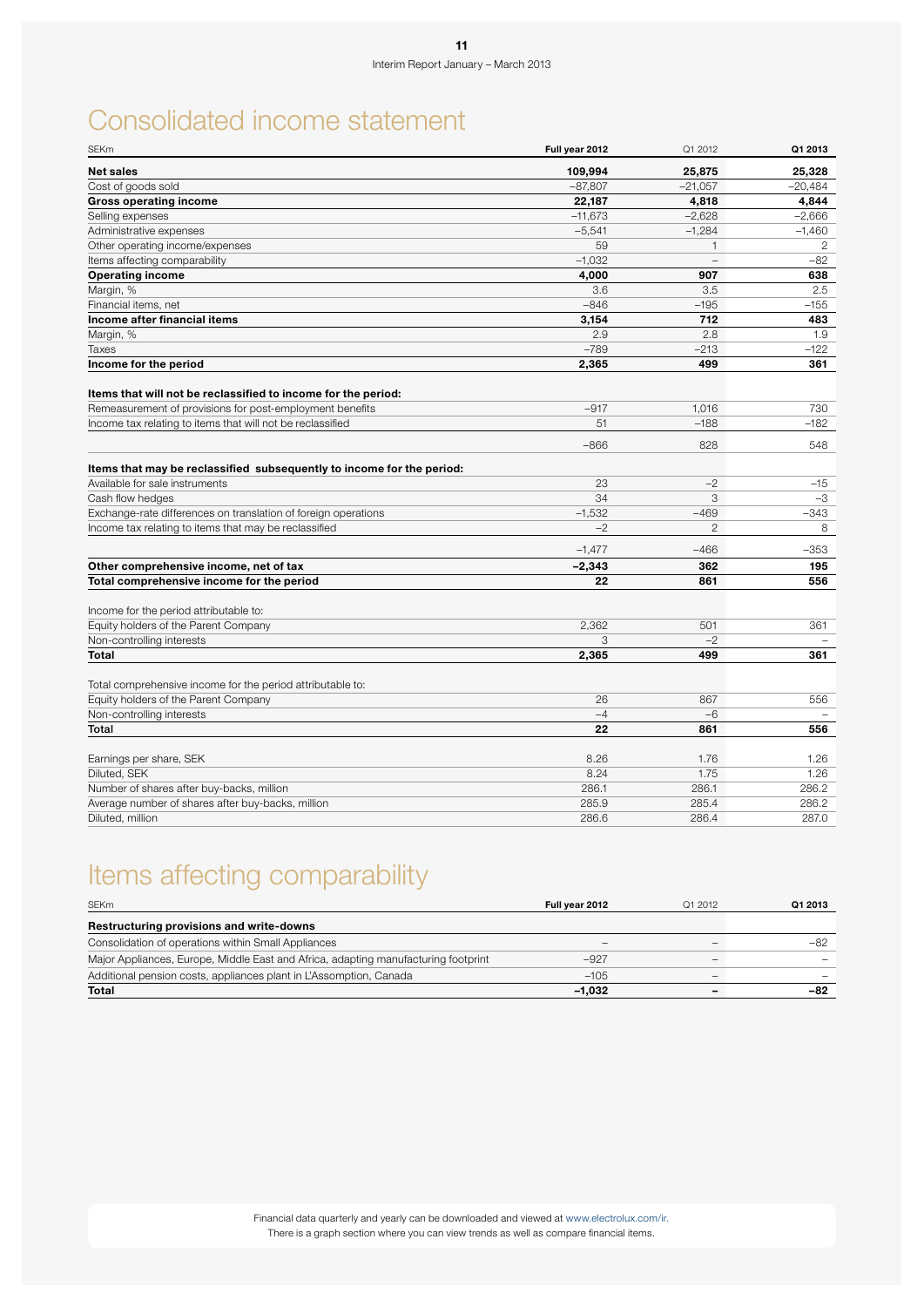# Consolidated balance sheet

| <b>SEKm</b>                                                                                  | Dec. 31, 2012 | March 31, 2012 | March 31, 2013 |
|----------------------------------------------------------------------------------------------|---------------|----------------|----------------|
| <b>Assets</b>                                                                                |               |                |                |
| Property, plant and equipment                                                                | 16,693        | 15,874         | 16,526         |
| Goodwill                                                                                     | 5,541         | 5,756          | 5,396          |
| Other intangible assets                                                                      | 5,079         | 5.040          | 5,033          |
| Investments in associates                                                                    | 16            | 17             | 212            |
| Deferred tax assets                                                                          | 4,156         | 3,588          | 3,936          |
| Financial assets                                                                             | 333           | 309            | 318            |
| Pension plan assets                                                                          | 286           | 471            | 284            |
| Other non-current assets                                                                     | 481           | 1,218          | 577            |
| <b>Total non-current assets</b>                                                              | 32,585        | 32,273         | 32.282         |
| Inventories                                                                                  | 12,963        | 12,631         | 13,984         |
| Trade receivables                                                                            | 18,288        | 18,224         | 17,882         |
| Tax assets                                                                                   | 609           | 508            | 766            |
| Derivatives                                                                                  | 184           | 241            | 261            |
| Other current assets                                                                         | 3,607         | 3,656          | 3,681          |
| Short-term investments                                                                       | 123           | 650            | 123            |
| Cash and cash equivalents                                                                    | 6.835         | 8,349          | 7.112          |
| <b>Total current assets</b>                                                                  | 42,609        | 44,259         | 43,809         |
| <b>Total assets</b>                                                                          | 75,194        | 76,532         | 76,091         |
| <b>Equity and liabilities</b><br>Equity attributable to equity holders of the Parent Company |               |                |                |
| Share capital                                                                                | 1,545         | 1,545          | 1,545          |
| Other paid-in capital                                                                        | 2,905         | 2,905          | 2,905          |
| Other reserves                                                                               | $-1,146$      | $-138$         | $-1,498$       |
| Retained earnings                                                                            | 12,381        | 12,252         | 11,437         |
| <b>Total equity</b>                                                                          | 15,685        | 16,564         | 14,389         |
| Non-controlling interests                                                                    | 41            | 85             | 40             |
| <b>Total equity</b>                                                                          | 15,726        | 16,649         | 14,429         |
| Long-term borrowings                                                                         | 10,005        | 10,604         | 11,059         |
| Deferred tax liabilities                                                                     | 1,117         | 1,088          | 1,139          |
| Provisions for post-employment benefits                                                      | 4,765         | 3,144          | 3,982          |
| Other provisions                                                                             | 4,551         | 5,161          | 4,379          |
| <b>Total non-current liabilities</b>                                                         | 20,438        | 19,997         | 20,559         |
| Accounts payable                                                                             | 20,590        | 18,161         | 19,397         |
| <b>Tax liabilities</b>                                                                       | 1,287         | 1,499          | 1,201          |
| Dividend payable                                                                             |               | 1,860          | 1,860          |
| Short-term liabilities                                                                       | 11,971        | 10,273         | 10,856         |
| Short-term borrowings                                                                        | 2,795         | 5,603          | 5,432          |
| Derivatives                                                                                  | 241           | 274            | 222            |
| Other provisions                                                                             | 2,146         | 2,216          | 2,135          |
| <b>Total current liabilities</b>                                                             | 39,030        | 39,886         | 41,103         |
| <b>Total equity and liabilities</b>                                                          | 75,194        | 76,532         | 76,091         |
| <b>Contingent liabilities</b>                                                                | 1,610         | 1,513          | 1,830          |

# Change in consolidated equity

| <b>SEKm</b>                                | Dec. 31, 2012 | March 31, 2012 | March 31, 2013 |
|--------------------------------------------|---------------|----------------|----------------|
| <b>Opening balance</b>                     | 20.644        | 20,644         | 15,726         |
| Changes in accounting policy <sup>1)</sup> | $-2,998$      | -2,998         |                |
| <b>Restated opening balance</b>            | 17,646        | 17,646         | 15,726         |
| Total comprehensive income for the period  | 22            | 861            | 556            |
| Share-based payment                        | $-141$        | $-166$         | 8              |
| Sale of shares                             | 212           | 212            |                |
| <b>Dividend</b>                            | $-1,860$      | $-1,860$       | $-1,860$       |
| Dividend to non-controlling interests      |               | -              |                |
| Acquisition of operations                  | $-153$        | $-44$          | ÷,             |
| Total transactions with equity holders     | $-1.942$      | $-1.858$       | $-1,853$       |
| <b>Closing balance</b>                     | 15,726        | 16,649         | 14,429         |

1) The effect of the amended standard for pension accounting, IAS 19 Employee Benefits, as of January 1, 2013.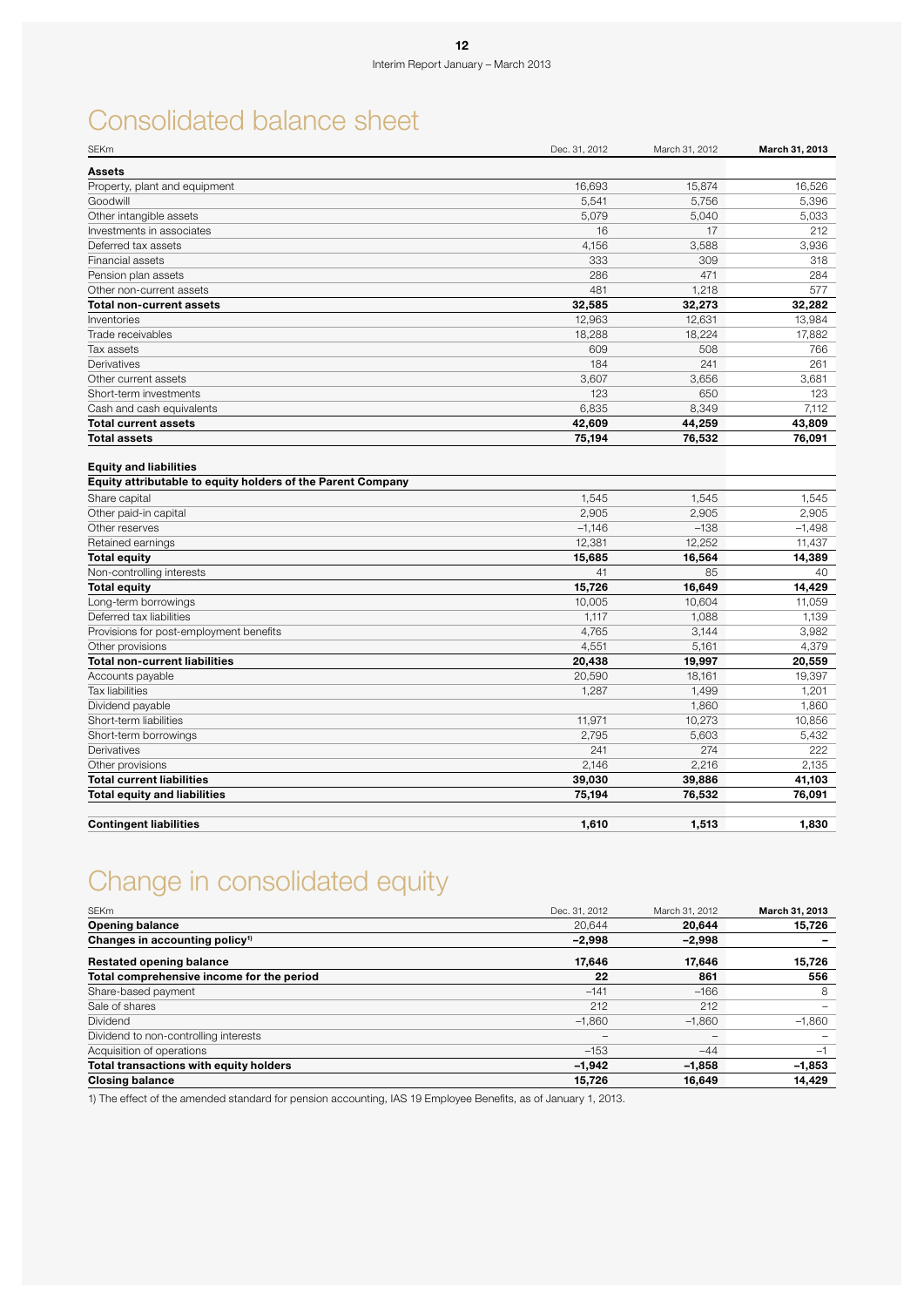# Consolidated cash flow statement

| <b>SEKm</b>                                                      | Full year 2012 | Q1 2012  | Q1 2013  |
|------------------------------------------------------------------|----------------|----------|----------|
| <b>Operations</b>                                                |                |          |          |
| Operating income                                                 | 4.000          | 907      | 638      |
| Depreciation and amortization                                    | 3,251          | 820      | 822      |
| Restructuring provisions                                         | 457            | $-143$   | $-62$    |
| Other non-cash items                                             | 81             | $-104$   | 80       |
| Financial items paid, net                                        | $-673$         | $-102$   | $-80$    |
| Taxes paid                                                       | $-1,564$       | $-575$   | $-263$   |
| Cash flow from operations, excluding change                      |                |          |          |
| in operating assets and liabilities                              | 5,552          | 803      | 1,135    |
| Change in operating assets and liabilities                       |                |          |          |
| Change in inventories                                            | $-1,710$       | $-908$   | $-1,156$ |
| Change in trade receivables                                      | $-119$         | 860      | -42      |
| Change in accounts payable                                       | 3,086          | $-90$    | $-897$   |
| Change in other operating assets, liabilities and provisions     | 271            | $-382$   | $-1,349$ |
| Cash flow from change in operating assets                        |                |          |          |
| and liabilities                                                  | 1,528          | -520     | -3,444   |
| <b>Cash flow from operations</b>                                 | 7.080          | 283      | $-2,309$ |
| <b>Investments</b>                                               |                |          |          |
| Acquisition of operations <sup>1)</sup>                          | $-164$         | $-45$    | $-201$   |
| Capital expenditure in property, plant and equipment             | $-4,090$       | $-784$   | $-685$   |
| Capital expenditure in product development                       | $-477$         | $-93$    | $-109$   |
| Capital expenditure in software                                  | $-574$         | $-131$   | $-133$   |
| Other <sup>2)</sup>                                              | 603            | 5        | 46       |
| <b>Cash flow from investments</b>                                | $-4,702$       | $-1,048$ | $-1,082$ |
| Cash flow from operations and investments                        | 2,378          | $-765$   | -3,391   |
| <b>Financing</b>                                                 |                |          |          |
| Change in short-term investments                                 | 206            | $-315$   |          |
| Change in short-term borrowings                                  | $-325$         | 1,316    | 2,570    |
| New long-term borrowings                                         | 2,569          | 1,000    | 2,010    |
| Amortization of long-term borrowings                             | $-3,063$       | $-7$     | $-837$   |
| Dividend                                                         | $-1,868$       |          |          |
| Sale of shares                                                   | 212            | 212      |          |
| Cash flow from financing                                         | $-2,269$       | 2,206    | 3,743    |
|                                                                  |                |          |          |
| Total cash flow                                                  | 109            | 1,441    | 352      |
| Cash and cash equivalents at beginning of period                 | 6,966          | 6,966    | 6,835    |
| Exchange-rate differences referring to cash and cash equivalents | $-240$         | $-58$    | $-75$    |
| Cash and cash equivalents at end of period                       | 6,835          | 8,349    | 7.112    |

1) Includes the purchase and subsequent divestment of the Electrolux head office building. Electrolux remaining investment in the real estate company is SEK 200m. 2) Includes grants related to investments of SEK 86m for Q1 2013 and SEK 654m for the full year 2012.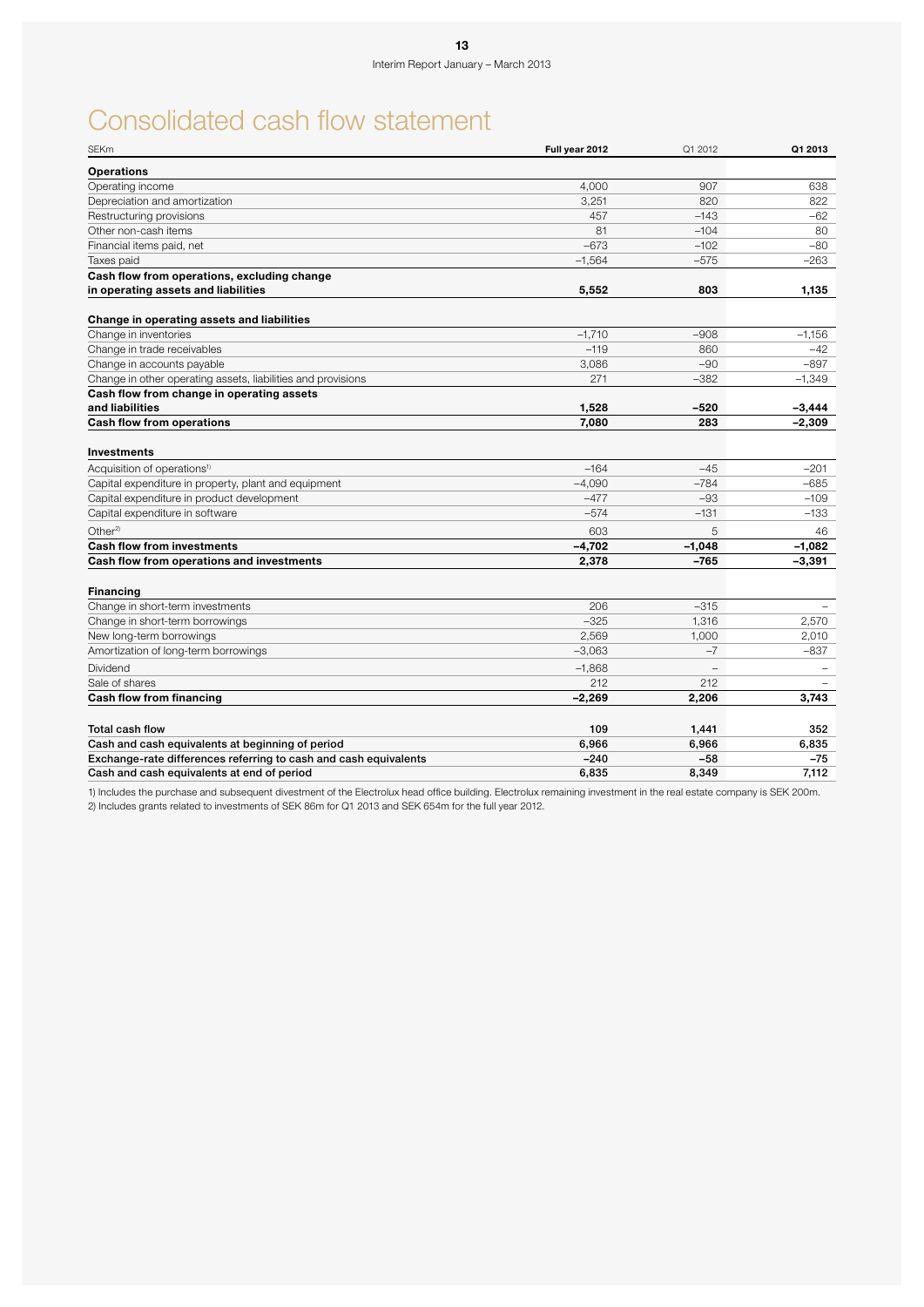# Key ratios

| SEKm unless otherwise stated                       | Full year 2012 | Q1 2012 | Q1 2013  |
|----------------------------------------------------|----------------|---------|----------|
| Net sales                                          | 109,994        | 25,875  | 25,328   |
| Organic growth, %                                  | 5.5            | 3.5     | 3.8      |
| Items affecting comparability                      | $-1,032$       |         | $-82$    |
| Operating income                                   | 4,000          | 907     | 638      |
| Margin, %                                          | 3.6            | 3.5     | 2.5      |
| Income after financial items                       | 3,154          | 712     | 483      |
| Income for the period                              | 2,365          | 499     | 361      |
| Capital expenditure, property, plant and equipment | $-4.090$       | $-784$  | $-685$   |
| Operating cash flow                                | 4,779          | $-43$   | $-2,847$ |
| Earnings per share, SEK <sup>1)</sup>              | 8.26           | 1.76    | 1.26     |
| Equity per share, SEK                              | 54.96          | 58.19   | 50.41    |
| Capital-turnover rate, times/year                  | 4.1            | 3.7     | 3.7      |
| Return on net assets, %                            | 14.8           | 13.0    | 9.3      |
| Return on equity, %                                | 14.4           | 11.6    | 9.6      |
| Net debt                                           | 10,164         | 9,778   | 12,756   |
| Net debt/equity ratio                              | 0.65           | 0.59    | 0.88     |
| Average number of shares excluding shares owned by |                |         |          |
| Electrolux, million                                | 285.9          | 285.4   | 286.2    |
| Average number of employees                        | 59,478         | 58,166  | 60,660   |
| <b>Excluding items affecting comparability</b>     |                |         |          |
| Operating income                                   | 5,032          | 907     | 720      |
| Margin, %                                          | 4.6            | 3.5     | 2.8      |
| Earnings per share, SEK <sup>1)</sup>              | 11.36          | 1.76    | 1.48     |
| Capital-turnover rate, times/year                  | 3.9            | 3.6     | 3.5      |
| Return on net assets, %                            | 17.9           | 12.5    | 9.8      |

1) Basic, based on average number of shares, excluding shares owned by Electrolux.

For definitions, see page 21.

### **Shares**

|                          |                                                   |                                                              | Shares held<br>by other<br>shareholders                                                         |
|--------------------------|---------------------------------------------------|--------------------------------------------------------------|-------------------------------------------------------------------------------------------------|
|                          |                                                   | 22.785.490                                                   | 286,134,818                                                                                     |
| $\overline{\phantom{0}}$ | $\overline{\phantom{0}}$                          |                                                              |                                                                                                 |
|                          |                                                   |                                                              |                                                                                                 |
| $\qquad \qquad$          | $\qquad \qquad \blacksquare$                      | $-77.176$                                                    | 77.176                                                                                          |
|                          |                                                   | 22,708,314                                                   | 286.211.994                                                                                     |
|                          |                                                   | 7.4%                                                         |                                                                                                 |
|                          | Outstanding<br>A-shares<br>8.212.725<br>8.212.725 | Outstanding<br><b>B-shares</b><br>300.707.583<br>300.707.583 | Shares held by<br>Outstanding<br>Electrolux<br>shares, total<br>308.920.308<br>-<br>308.920.308 |

## Exchange rates

| <b>SEK</b>         | Dec. 31, 2012 | March 31, 2012 | March 31, 2013 |
|--------------------|---------------|----------------|----------------|
| AUD, average       | 6.99          | 7.05           | 6.70           |
| AUD, end of period | 6.76          | 6.89           | 6.80           |
| BRL, average       | 3.46          | 3.76           | 3.22           |
| BRL, end of period | 3.19          | 3.63           | 3.24           |
| CAD, average       | 6.74          | 6.70           | 6.40           |
| CAD, end of period | 6.55          | 6.64           | 6.42           |
| EUR, average       | 8.70          | 8.87           | 8.50           |
| EUR, end of period | 8.58          | 8.83           | 8.35           |
| GBP, average       | 10.69         | 10.59          | 10.05          |
| GBP, end of period | 10.48         | 10.60          | 9.86           |
| HUF, average       | 0.0300        | 0.0299         | 0.0287         |
| HUF, end of period | 0.0295        | 0.0300         | 0.0274         |
| USD, average       | 6.73          | 6.70           | 6.46           |
| USD, end of period | 6.52          | 6.62           | 6.52           |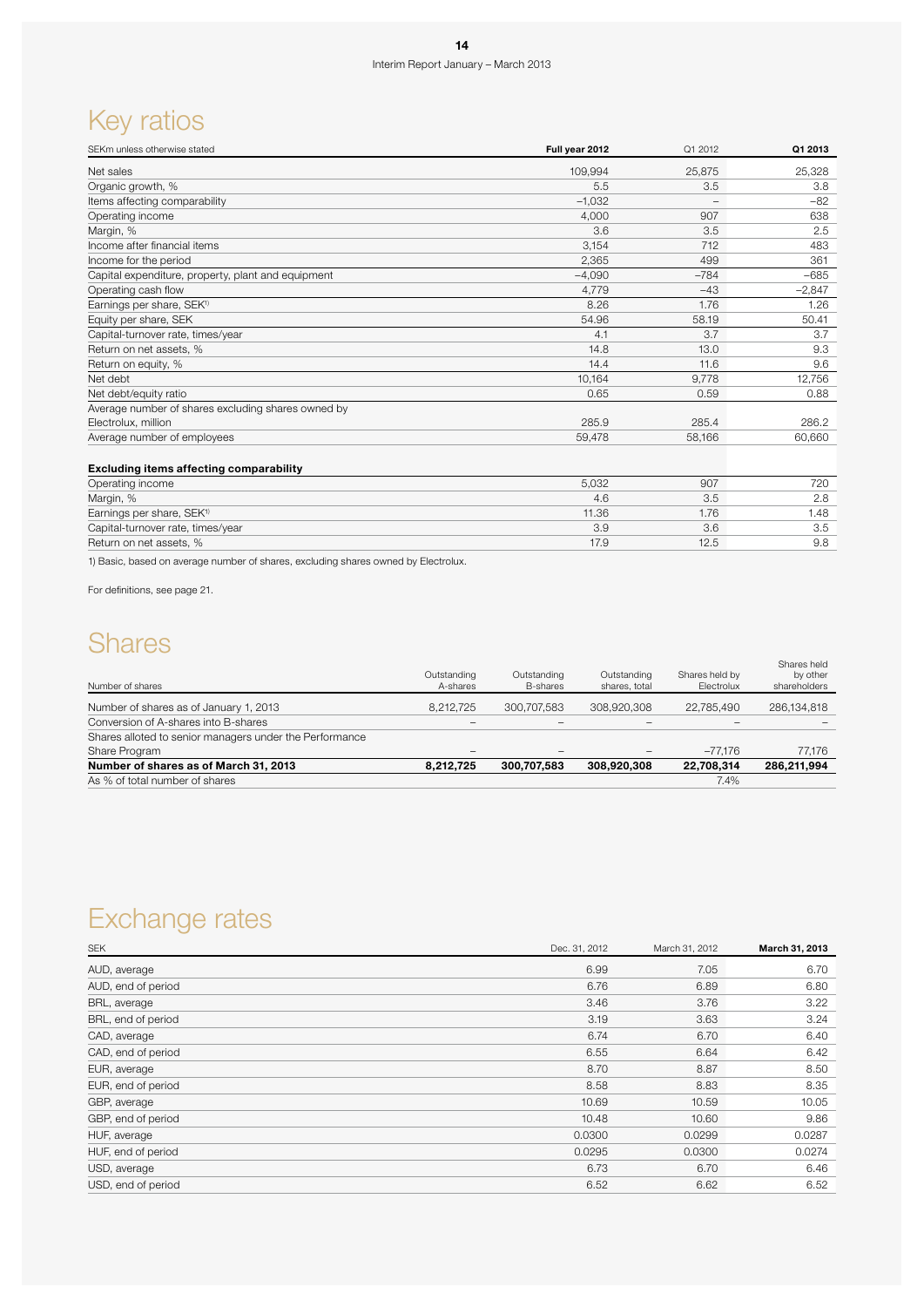# Net sales by business area

| <b>SEKm</b>                                     | Full vear 2012 | Q1 2012 | Q1 2013 |
|-------------------------------------------------|----------------|---------|---------|
| Major Appliances Europe, Middle East and Africa | 34.278         | 8.265   | 7,595   |
| Major Appliances North America                  | 30.684         | 7.107   | 7,678   |
| Major Appliances Latin America                  | 22.044         | 5,149   | 4,885   |
| Major Appliances Asia/Pacific                   | 8.405          | 1.841   | 1,948   |
| Small Appliances                                | 9.011          | 2.105   | 2,020   |
| <b>Professional Products</b>                    | 5.571          | 1.408   | 1,201   |
| Other                                           |                | -       |         |
| <b>Total</b>                                    | 109.994        | 25,875  | 25,328  |

### Operating income by business area

| Major Appliances Europe, Middle East and Africa      | 1,105    | 271    | 11     |
|------------------------------------------------------|----------|--------|--------|
| Margin, %                                            | 3.2      | 3.3    | 0.1    |
| Major Appliances North America                       | 1,452    | 131    | 457    |
| Margin, %                                            | 4.7      | 1.8    | 6.0    |
| Major Appliances Latin America                       | 1,590    | 278    | 251    |
| Margin, %                                            | 7.2      | 5.4    | 5.1    |
| Major Appliances Asia/Pacific                        | 746      | 155    | 106    |
| Margin, %                                            | 8.9      | 8.4    | 5.4    |
| Small Appliances                                     | 461      | 93     | 17     |
| Margin, %                                            | 5.1      | 4.4    | 0.8    |
| <b>Professional Products</b>                         | 588      | 130    | 59     |
| Margin, %                                            | 10.6     | 9.2    | 4.9    |
| Common Group costs, etc.                             | $-910$   | $-151$ | $-181$ |
| Total Group, excluding items affecting comparability | 5,032    | 907    | 720    |
| Margin, %                                            | 4.6      | 3.5    | 2.8    |
|                                                      |          |        |        |
| Items affecting comparability                        | $-1,032$ |        | -82    |
| <b>Operating income</b>                              | 4,000    | 907    | 638    |
| Margin, %                                            | 3.6      | 3.5    | 2.5    |

# Change in net sales by business area

|                                                 |         | Q1 2013<br>in comparable |
|-------------------------------------------------|---------|--------------------------|
| Year-over-year, %                               | Q1 2013 | currencies               |
| Major Appliances Europe, Middle East and Africa | $-8.1$  | $-3.8$                   |
| Major Appliances North America                  | 8.0     | 12.2                     |
| Major Appliances Latin America                  | $-5.1$  | 7.4                      |
| Major Appliances Asia/Pacific                   | 5.8     | 10.5                     |
| Small Appliances                                | $-4.0$  | 1.1                      |
| Professional Products                           | $-14.7$ | $-11.2$                  |
| <b>Total change</b>                             | $-2.1$  | 3.8                      |

### Change in operating income by business area

|                                                       |         | Q1 2013<br>in comparable |
|-------------------------------------------------------|---------|--------------------------|
| Year-over-year, %                                     | Q1 2013 | currencies               |
| Major Appliances Europe, Middle East and Africa       | $-95.9$ | $-95.9$                  |
| Major Appliances North America                        | 248.9   | 263.2                    |
| Major Appliances Latin America                        | $-9.7$  | 1.6                      |
| Major Appliances Asia/Pacific                         | $-31.6$ | $-28.4$                  |
| <b>Small Appliances</b>                               | $-81.7$ | $-81.6$                  |
| <b>Professional Products</b>                          | $-54.6$ | $-52.6$                  |
| Total change, excluding items affecting comparability | $-20.6$ | $-15.8$                  |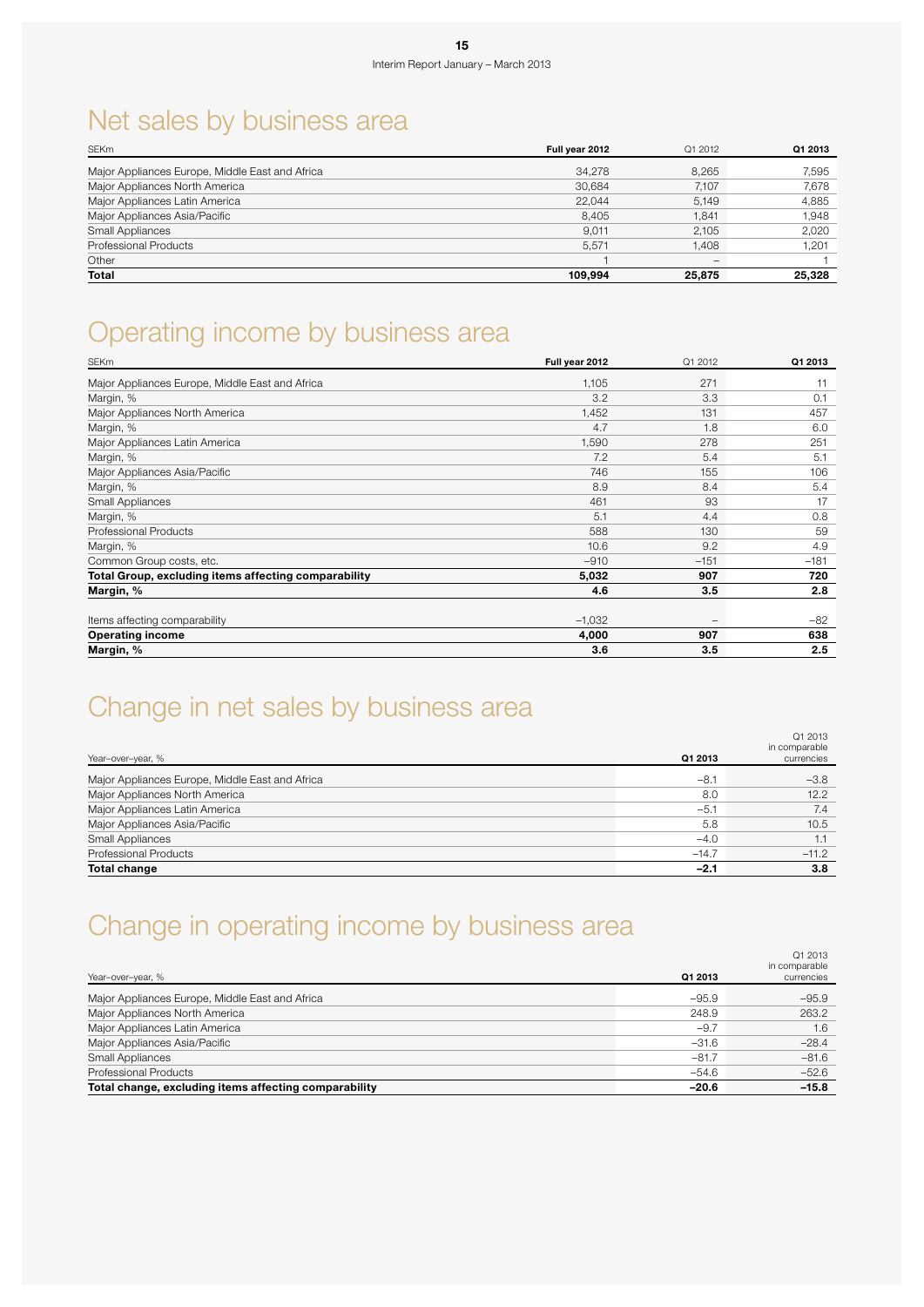# Working capital and net assets

|                                         |               | % of annualized |                | % of annualized |                | % of annualized |
|-----------------------------------------|---------------|-----------------|----------------|-----------------|----------------|-----------------|
| <b>SEKm</b>                             | Dec. 31, 2012 | net sales       | March 31, 2012 | net sales       | March 31, 2013 | net sales       |
| Inventories                             | 12.963        | 11.3            | 12.631         | 12.4            | 13.984         | 13.8            |
| Trade receivables                       | 18,288        | 15.9            | 18,224         | 17.8            | 17.882         | 17.7            |
| Accounts payable                        | $-20.590$     | $-17.9$         | $-18.161$      | $-17.8$         | $-19,397$      | $-19.2$         |
| Provisions                              | $-6,697$      |                 | $-7.377$       |                 | $-6,514$       |                 |
| Prepaid and accrued income and expenses | $-7,467$      |                 | $-6,256$       |                 | $-8,581$       |                 |
| Taxes and other assets and liabilities  | $-3,002$      |                 | $-3,031$       |                 | 812            |                 |
| <b>Working capital</b>                  | $-6,505$      | $-5.7$          | $-3,970$       | $-3.9$          | $-1,814$       | $-1.8$          |
| Property, plant and equipment           | 16,693        |                 | 15,874         |                 | 16,526         |                 |
| Goodwill                                | 5,541         |                 | 5,756          |                 | 5,396          |                 |
| Other non-current assets                | 8.003         |                 | 8.648          |                 | 6.140          |                 |
| Deferred tax assets and liabilities     | 2,158         |                 | 1.979          |                 | 2.797          |                 |
| <b>Net assets</b>                       | 25,890        | 22.5            | 28,287         | 27.7            | 29,045         | 28.7            |
| Average net assets                      | 27.070        | 24.6            | 27.961         | 27.0            | 27,468         | 27.1            |
| Average net assets, excluding items     |               |                 |                |                 |                |                 |
| affecting comparability                 | 28,112        | 25.6            | 28.942         | 28.0            | 29,280         | 28.9            |

# Net assets by business area

|                                |                          | Assets            |                   |                  | Equity and liabilities |                   |                          | Net assets               |                          |
|--------------------------------|--------------------------|-------------------|-------------------|------------------|------------------------|-------------------|--------------------------|--------------------------|--------------------------|
| <b>SEKm</b>                    | Dec. 31,<br>2012         | March 31,<br>2012 | March 31,<br>2013 | Dec. 31,<br>2012 | March 31,<br>2012      | March 31,<br>2013 | Dec. 31,<br>2012         | March 31,<br>2012        | March 31,<br>2013        |
| Major Appliances Europe,       |                          |                   |                   |                  |                        |                   |                          |                          |                          |
| Middle East and Africa         | 22,800                   | 22,611            | 20,802            | 14,067           | 13,055                 | 11,478            | 8,733                    | 9,556                    | 9,324                    |
| Major Appliances North America | 12,106                   | 11,828            | 14,130            | 7,293            | 7,161                  | 8,269             | 4,813                    | 4,667                    | 5,861                    |
| Major Appliances Latin America | 13,337                   | 13,993            | 13,889            | 6,601            | 6,849                  | 6,690             | 6,736                    | 7,144                    | 7,199                    |
| Major Appliances Asia/Pacific  | 4,933                    | 4,543             | 4,888             | 2,708            | 2,411                  | 2,465             | 2,225                    | 2,132                    | 2,423                    |
| Small Appliances               | 4,528                    | 4,278             | 4,380             | 2,973            | 2,200                  | 2,618             | 1,555                    | 2,078                    | 1,762                    |
| <b>Professional Products</b>   | 2,664                    | 2,797             | 2,603             | 1,681            | 1,839                  | 1,608             | 983                      | 958                      | 995                      |
| Other <sup>1</sup>             | 7,191                    | 6,404             | 7,375             | 4,489            | 3,696                  | 4,127             | 2,702                    | 2,708                    | 3,248                    |
| Items affecting comparability  | $-54$                    | 101               | -                 | 1,803            | 1,057                  | 1,767             | $-1,857$                 | $-956$                   | $-1,767$                 |
| Total operating assets and     |                          |                   |                   |                  |                        |                   |                          |                          |                          |
| <b>liabilities</b>             | 67,505                   | 66,555            | 68,067            | 41,615           | 38,268                 | 39,022            | 25,890                   | 28,287                   | 29,045                   |
| Liquid funds                   | 7,403                    | 9,506             | 7,740             | -                | -                      | -                 | -                        | $\overline{\phantom{0}}$ |                          |
| Interest-bearing receivables   | -                        | -                 |                   |                  | -                      | -                 | $\qquad \qquad -$        | $-$                      |                          |
| Interest-bearing liabilities   | $\overline{\phantom{0}}$ | -                 | $\qquad \qquad$   | 13,088           | 16,611                 | 16,798            | $\qquad \qquad -$        | $\overline{\phantom{0}}$ |                          |
| Pension assets and liabilities | 286                      | 471               | 284               | 4,765            | 3,144                  | 3,982             | $\qquad \qquad -$        | $-$                      |                          |
| Dividend payable               |                          | -                 |                   |                  | 1,860                  | 1,860             | $\overline{\phantom{m}}$ | $\overline{\phantom{0}}$ |                          |
| Equity                         |                          |                   |                   | 15,726           | 16,649                 | 14,429            | -                        | $\overline{\phantom{0}}$ |                          |
| Total                          | 75,194                   | 76,532            | 76,091            | 75,194           | 76,532                 | 76,091            | -                        | $\overline{\phantom{0}}$ | $\overline{\phantom{0}}$ |

1) Includes common Group functions and tax items.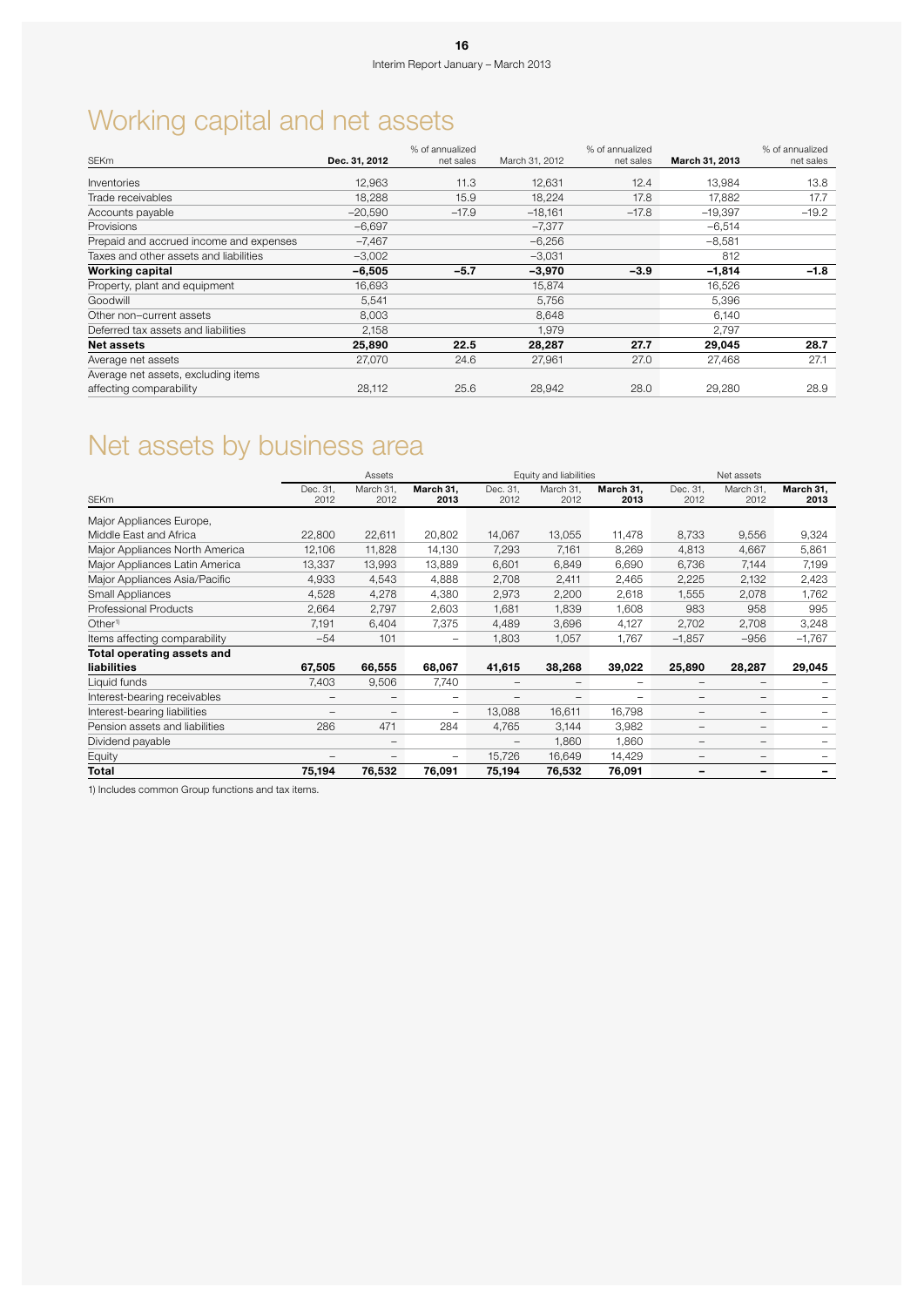# Net sales and income per quarter

|                                               |         |         |         |          | Full year |         |         |         |         | Full year |
|-----------------------------------------------|---------|---------|---------|----------|-----------|---------|---------|---------|---------|-----------|
| <b>SEKm</b>                                   | Q1 2012 | Q2 2012 | Q3 2012 | Q4 2012  | 2012      | Q1 2013 | Q2 2013 | Q3 2013 | Q4 2013 | 2013      |
| Net sales                                     | 25,875  | 27,763  | 27,171  | 29,185   | 109,994   | 25,328  |         |         |         |           |
| Operating income                              | 907     | 1,112   | 1,423   | 558      | 4,000     | 638     |         |         |         |           |
| Margin, %                                     | 3.5     | 4.0     | 5.2     | 1.9      | 3.6       | 2.5     |         |         |         |           |
| Operating income, excluding items             |         |         |         |          |           |         |         |         |         |           |
| affecting comparability                       | 907     | 1,112   | 1,423   | 1,590    | 5,032     | 720     |         |         |         |           |
| Margin, %                                     | 3.5     | 4.0     | 5.2     | 5.4      | 4.6       | 2.8     |         |         |         |           |
| Income after financial items                  | 712     | 910     | 1,170   | 362      | 3,154     | 483     |         |         |         |           |
| Income after financial items, excluding items |         |         |         |          |           |         |         |         |         |           |
| affecting comparability                       | 712     | 910     | 1,170   | 1,394    | 4,186     | 565     |         |         |         |           |
| Income for the period                         | 499     | 701     | 923     | 242      | 2,365     | 361     |         |         |         |           |
| Earnings per share, SEK <sup>1)</sup>         | 1.76    | 2.44    | 3.22    | 0.84     | 8.26      | 1.26    |         |         |         |           |
| Earnings per share, SEK, excluding items      |         |         |         |          |           |         |         |         |         |           |
| affecting comparability <sup>1)</sup>         | 1.76    | 2.44    | 3.22    | 3.94     | 11.36     | 1.48    |         |         |         |           |
|                                               |         |         |         |          |           |         |         |         |         |           |
| Items affecting comparability <sup>2)</sup>   |         |         |         | $-1,032$ | $-1,032$  | $-82$   |         |         |         |           |
|                                               |         |         |         |          |           |         |         |         |         |           |
| Number of shares after buy-backs, million     | 286.1   | 286.1   | 286.1   | 286.1    | 286.1     | 286.2   |         |         |         |           |
| Average number of shares after buy-backs,     |         |         |         |          |           |         |         |         |         |           |
| million                                       | 285.4   | 286.1   | 286.1   | 286.1    | 285.9     | 286.2   |         |         |         |           |

1) Basic, based on average number of shares, excluding shares owned by Electrolux.

2) Restructuring provisions, write-downs and capital loss on divestments.

### Net sales and operating income by business area per quarter

|                                                                  |                          |                          |                          |              | Full year    |              |         |         |         | Full year |
|------------------------------------------------------------------|--------------------------|--------------------------|--------------------------|--------------|--------------|--------------|---------|---------|---------|-----------|
| SEKm                                                             | Q1 2012                  | Q2 2012                  | Q3 2012                  | Q4 2012      | 2012         | Q1 2013      | Q2 2013 | Q3 2013 | Q4 2013 | 2013      |
| <b>Major Appliances Europe, Middle</b><br><b>East and Africa</b> |                          |                          |                          |              |              |              |         |         |         |           |
| Net sales                                                        | 8,265                    | 8,216                    | 8,581                    | 9,216        | 34,278       | 7,595        |         |         |         |           |
| Operating income                                                 | 271                      | 205                      | 294                      | 335          | 1,105        | 11           |         |         |         |           |
| Margin, %                                                        | 3.3                      | 2.5                      | 3.4                      | 3.6          | 3.2          | 0.1          |         |         |         |           |
| <b>Major Appliances North America</b>                            |                          |                          |                          |              |              |              |         |         |         |           |
| Net sales                                                        | 7,107                    | 8,599                    | 7,771                    | 7,207        | 30,684       | 7,678        |         |         |         |           |
| Operating income                                                 | 131                      | 488                      | 496                      | 337          | 1,452        | 457          |         |         |         |           |
| Margin, %                                                        | 1.8                      | 5.7                      | 6.4                      | 4.7          | 4.7          | 6.0          |         |         |         |           |
| <b>Major Appliances Latin America</b>                            |                          |                          |                          |              |              |              |         |         |         |           |
| Net sales                                                        | 5,149                    | 5,183                    | 5,301                    | 6,411        | 22,044       | 4,885        |         |         |         |           |
| Operating income                                                 | 278                      | 316                      | 339                      | 657          | 1,590        | 251          |         |         |         |           |
| Margin, %                                                        | 5.4                      | 6.1                      | 6.4                      | 10.2         | 7.2          | 5.1          |         |         |         |           |
| <b>Major Appliances Asia/Pacific</b>                             |                          |                          |                          |              |              |              |         |         |         |           |
| Net sales                                                        | 1,841                    | 2,198                    | 2,107                    | 2,259        | 8,405        | 1,948        |         |         |         |           |
| Operating income                                                 | 155                      | 172                      | 208                      | 211          | 746          | 106          |         |         |         |           |
| Margin, %                                                        | 8.4                      | 7.8                      | 9.9                      | 9.3          | 8.9          | 5.4          |         |         |         |           |
| <b>Small Appliances</b>                                          |                          |                          |                          |              |              |              |         |         |         |           |
| Net sales                                                        | 2,105                    | 2,105                    | 2,112                    | 2,689        | 9,011        | 2,020        |         |         |         |           |
| Operating income                                                 | 93                       | 25                       | 124                      | 219          | 461          | 17           |         |         |         |           |
| Margin, %                                                        | 4.4                      | 1.2                      | 5.9                      | 8.1          | 5.1          | 0.8          |         |         |         |           |
| <b>Professional Products</b>                                     |                          |                          |                          |              |              |              |         |         |         |           |
| Net sales                                                        | 1,408                    | 1,462                    | 1,299                    | 1,402        | 5,571        | 1,201        |         |         |         |           |
| Operating income                                                 | 130                      | 154                      | 149                      | 155          | 588          | 59           |         |         |         |           |
| Margin, %                                                        | 9.2                      | 10.5                     | 11.5                     | 11.1         | 10.6         | 4.9          |         |         |         |           |
| Other                                                            |                          |                          |                          |              |              |              |         |         |         |           |
| Net sales                                                        | $\overline{a}$           | $\equiv$                 | $\overline{\phantom{0}}$ | $\mathbf{1}$ | $\mathbf{1}$ | $\mathbf{1}$ |         |         |         |           |
| Operating income, common group costs, etc.                       | $-151$                   | $-248$                   | $-187$                   | $-324$       | $-910$       | $-181$       |         |         |         |           |
| <b>Total Group, excluding items affecting</b><br>comparability   |                          |                          |                          |              |              |              |         |         |         |           |
| Net sales                                                        | 25,875                   | 27,763                   | 27,171                   | 29,185       | 109,994      | 25,328       |         |         |         |           |
| Operating income                                                 | 907                      | 1,112                    | 1,423                    | 1,590        | 5,032        | 720          |         |         |         |           |
| Margin, %                                                        | 3.5                      | 4.0                      | 5.2                      | 5.4          | 4.6          | 2.8          |         |         |         |           |
| Items affecting comparability                                    | $\overline{\phantom{0}}$ | $\overline{\phantom{0}}$ | $\qquad \qquad -$        | $-1,032$     | $-1,032$     | -82          |         |         |         |           |
| <b>Total Group</b>                                               |                          |                          |                          |              |              |              |         |         |         |           |
| Net sales                                                        | 25,875                   | 27,763                   | 27,171                   | 29,185       | 109,994      | 25,328       |         |         |         |           |
| Operating income                                                 | 907                      | 1,112                    | 1,423                    | 558          | 4,000        | 638          |         |         |         |           |
| Margin, %                                                        | 3.5                      | 4.0                      | 5.2                      | 1.9          | 3.6          | 2.5          |         |         |         |           |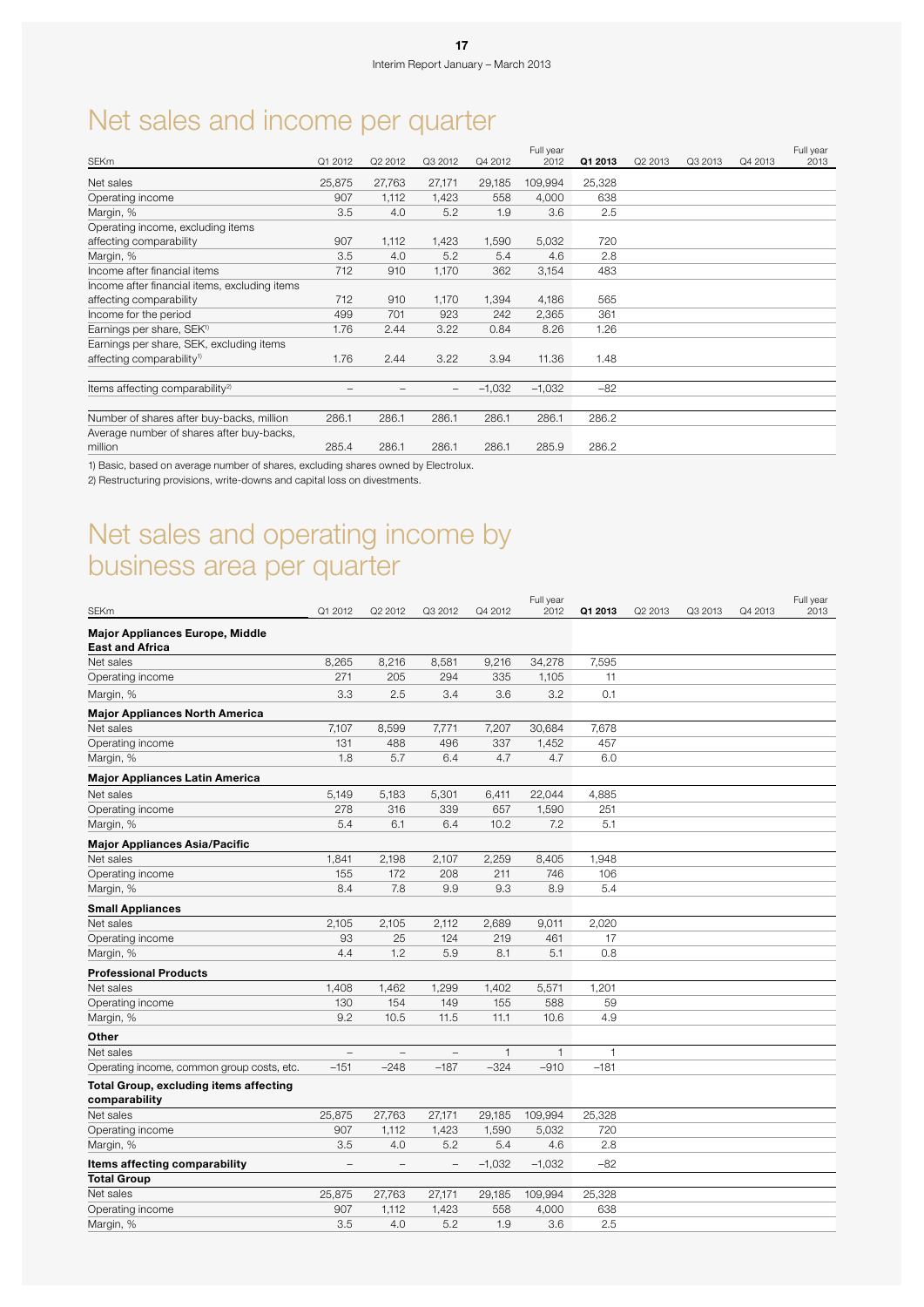### Fair value and carrying amount on financial assets and liabilities

|                                                             | Full year 2012 |                    | Q1 2012    |                    | Q1 2013    |                    |
|-------------------------------------------------------------|----------------|--------------------|------------|--------------------|------------|--------------------|
|                                                             | Fair value     | Carrying<br>amount | Fair value | Carrying<br>amount | Fair value | Carrying<br>amount |
| Per category                                                |                |                    |            |                    |            |                    |
| Financial assets at fair value through profit and loss      | .853           | 1.853              | 4.454      | 4.454              | 2.775      | 2.775              |
| Available-for-sale                                          | 229            | 229                | 200        | 200                | 214        | 214                |
| Loans and receivables                                       | 20,406         | 20.406             | 20,314     | 20.314             | 19.517     | 19.517             |
| Cash                                                        | 3,493          | 3.493              | 2.783      | 2.783              | 3.189      | 3,189              |
| <b>Total financial assets</b>                               | 25,981         | 25.981             | 27.751     | 27,751             | 25.695     | 25,695             |
| Financial liabilities at fair value through profit and loss | 241            | 241                | 273        | 273                | 220        | 220                |
| Financial liabilities measured at amortized cost            | 33,524         | 33,390             | 34,568     | 34,368             | 36,091     | 35,888             |
| <b>Total financial liabilities</b>                          | 33,765         | 33,631             | 34,841     | 34,641             | 36,311     | 36,108             |

**Fair value estimation** Valuation of financial instruments at fair value is done at the most accurate market prices available. Instruments which are quoted on the market, e.g., the major bond and interest-rate future markets, are all marked-to-market with the current price. The foreign-exchange spot rate is used to convert the value into SEK. For instruments where no reliable price is available on the market, cash flows are discounted using the deposit/swap curve of the cash flow currency. If no proper cash flow schedule is available, e.g., as in the case with forward-rate agreements, the underlying schedule is used for valuation purposes.

To the extent option instruments are used, the valuation is based on the Black & Scholes' formula. The carrying value less impairment provision of trade receivables and payables are assumed to approximate their fair values. The fair value of financial liabilities is estimated by discounting the future contractual cash flows at the current market-interest rate that is available to the Group for similar financial instruments. The Group's financial assets and liabilities are measured according to the following hierarchy:

Level 1: Quoted prices in active markets for identical assets or liabilities.

Level 2: Inputs other than quoted prices included in Level 1 that are observable for assets or liabilities either directly or indirectly.

Level 3: Inputs for the assets or liabilities that are not entirely based on observable market date.

### Fair value measurement hierarchy

|                                                        |                          | Full year 2012           |       |                          | Q1 2012                  |       |                 | Q1 2013 |       |
|--------------------------------------------------------|--------------------------|--------------------------|-------|--------------------------|--------------------------|-------|-----------------|---------|-------|
| <b>Financial assets</b>                                | Level 1                  | Level 2                  | Total | I evel 1                 | Level 2                  | Total | Level 1         | Level 2 | Total |
| <b>Financial assets</b>                                | 552                      |                          | 552   | 309                      | $\qquad \qquad$          | 309   | 317             | -       | 317   |
| Financial assets at fair value through profit and loss | 323                      | $\overline{\phantom{a}}$ | 323   | 109                      | $\qquad \qquad -$        | 109   | 103             | -       | 103   |
| Available for sale                                     | 229                      | $\overline{\phantom{0}}$ | 229   | 200                      | $\qquad \qquad -$        | 200   | 214             | -       | 214   |
| <b>Derivatives</b>                                     | -                        | 183                      | 183   |                          | 219                      | 219   |                 | 260     | 260   |
| Derivatives for which hedge accounting is not applied, |                          |                          |       |                          |                          |       |                 |         |       |
| i.e., held for trading                                 | $\qquad \qquad -$        | 12                       | 12    | $\qquad \qquad -$        | 19                       | 19    | $\qquad \qquad$ | 9       | 9     |
| Derivatives for which hedge accounting is applied      | $\overline{\phantom{0}}$ | 171                      | 171   | $\qquad \qquad -$        | 200                      | 200   | -               | 251     | 251   |
| Short-term investments and cash equivalents            | 1,347                    | $\overline{\phantom{a}}$ | 1,347 | 4,126                    | $\overline{\phantom{a}}$ | 4,126 | 2,412           | -       | 2,412 |
| Financial assets at fair value through profit and loss | 1,347                    | $\overline{\phantom{m}}$ | 1,347 | 4,126                    | $\qquad \qquad -$        | 4,126 | 2,412           | -       | 2,412 |
| Total financial assets                                 | 1,899                    | 183                      | 2,082 | 4,435                    | 219                      | 4,654 | 2,729           | 260     | 2,989 |
| <b>Financial liabilities</b>                           |                          |                          |       |                          |                          |       |                 |         |       |
| <b>Derivatives</b>                                     | $\qquad \qquad$          | 241                      | 241   | $\overline{\phantom{0}}$ | 273                      | 273   |                 | 220     | 220   |
| Derivatives for which hedge accounting is not applied, |                          |                          |       |                          |                          |       |                 |         |       |
| i.e., held for trading                                 | $\overline{\phantom{m}}$ | 95                       | 95    | $\qquad \qquad -$        | 135                      | 135   | -               | 98      | 98    |
| Derivatives for which hedge accounting is applied      | $\overline{\phantom{m}}$ | 146                      | 146   | $\qquad \qquad -$        | 138                      | 138   | -               | 122     | 122   |
| <b>Total financial liabilities</b>                     | $\qquad \qquad$          | 241                      | 241   |                          | 273                      | 273   |                 | 220     | 220   |

The Group strives for arranging master-netting agreements (ISDA) with the counterparts for derivative transactions and has established such agreements with the majority of the counterparts, i.e., if counterparty will default, assets and liabilities will be netted. Derivatives are presented gross in the balance sheet.

The disclosure of this information in the interim report is a consequence of updated disclosure requirements in IAS 34 Interim Financial Reporting. The information was earlier provided yearly in the notes to the financial statements in the Annual Report.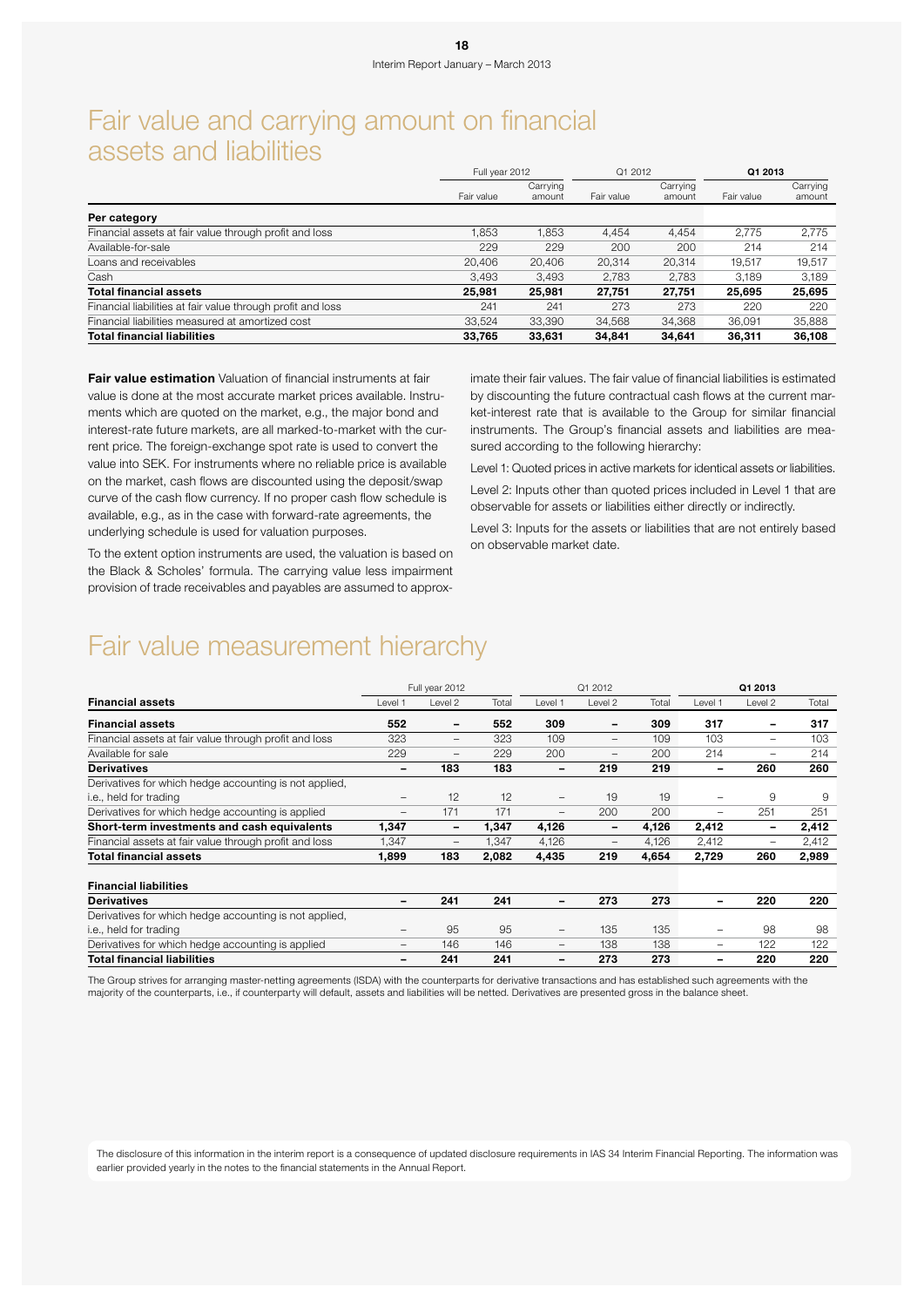# Parent Company income statement

| <b>SEKm</b>                   | Full year 2012 | Q1 2012                      | Q1 2013  |
|-------------------------------|----------------|------------------------------|----------|
| Net sales                     | 6,125          | 1,493                        | 7,224    |
| Cost of goods sold            | $-4.638$       | $-1,133$                     | $-5,870$ |
| <b>Gross operating income</b> | 1,487          | 360                          | 1,354    |
| Selling expenses              | $-1,297$       | $-289$                       | $-830$   |
| Administrative expenses       | $-469$         | $-38$                        | $-538$   |
| Other operating income        | 293            | 86                           | 9        |
| Other operating expenses      | $-38$          | $\qquad \qquad \blacksquare$ |          |
| <b>Operating income</b>       | $-24$          | 119                          | $-5$     |
| Financial income              | 1,918          | 126                          | 92       |
| Financial expenses            | $-946$         | $-121$                       | $-66$    |
| Financial items, net          | 972            | 5                            | 26       |
| Income after financial items  | 948            | 124                          | 21       |
| Appropriations                | 180            | 37                           | $-5$     |
| Income before taxes           | 1,128          | 161                          | 16       |
| Taxes                         | $-9$           | $-57$                        | $-7$     |
| Income for the period         | 1,119          | 104                          | 9        |

# Parent Company balance sheet

| <b>SEKm</b>                   | Dec. 31, 2012   | March 31, 2012 | March 31, 2013 |
|-------------------------------|-----------------|----------------|----------------|
| Assets                        |                 |                |                |
| Non-current assets            | 33,436          | 33,470         | 33,743         |
| Current assets                | 16,008          | 17,180         | 19,357         |
| <b>Total assets</b>           | 49,444          | 50,650         | 53,100         |
| <b>Equity and liabilities</b> |                 |                |                |
| Restricted equity             | 4,562           | 4,562          | 4,562          |
| Non-restricted equity         | 15,269          | 14,172         | 13,433         |
| <b>Total equity</b>           | 19,831          | 18,734         | 17,995         |
| Untaxed reserves              | 581             | 592            | 573            |
| Provisions                    | 1,097           | 873            | 1,060          |
| Non-current liabilities       | 9,573           | 10,177         | 10,637         |
| Current liabilities           | 18,362          | 20,274         | 22,835         |
| Total equity and liabilities  | 49,444          | 50,650         | 53,100         |
| <b>Pledged assets</b>         | $\qquad \qquad$ | 5              |                |
| <b>Contingent liabilities</b> | 1,692           | 1,436          | 1,650          |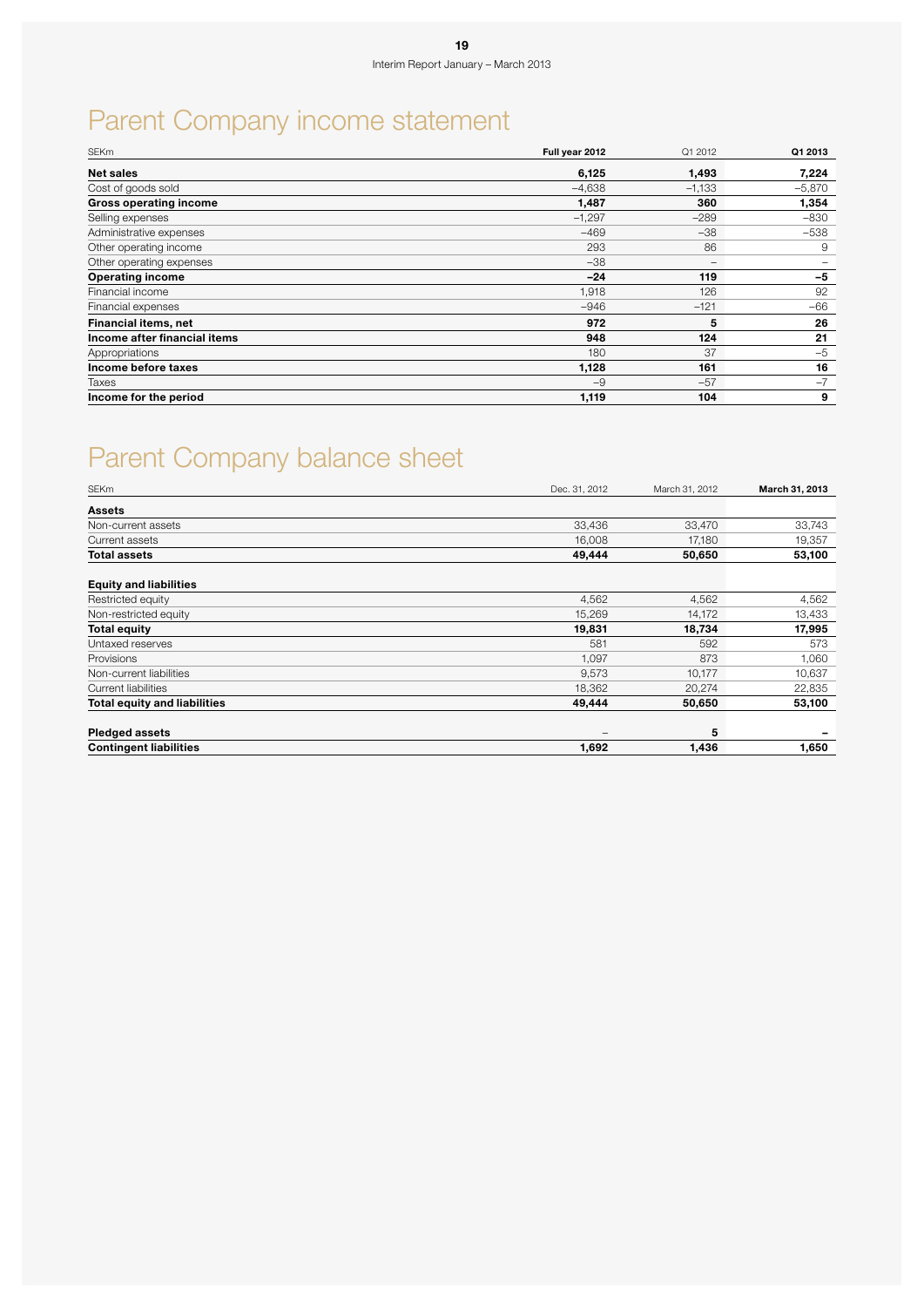# Operations by business area yearly

| Major Appliances Europe, Middle East and Africa<br>Net sales<br>42,952<br>40,500<br>36,596<br>34,029<br>$-303$<br>1,912<br>2,297<br>709<br>Operating income<br>Margin, %<br>$-0.7$<br>4.7<br>6.3<br>2.1<br><b>Major Appliances North America</b><br>Net sales<br>29,836<br>32,694<br>30,969<br>27,665<br>Operating income<br>85<br>1,299<br>1,442<br>250<br>0.3<br>4.0<br>4.7<br>0.9<br>Margin, %<br>Major Appliances Latin America<br>Net sales<br>10,485<br>13,302<br>16,260<br>17,810<br>Operating income<br>645<br>809<br>951<br>820<br>6.2<br>6.1<br>5.8<br>4.6<br>Margin, %<br>Major Appliances Asia/Pacific<br>Net sales<br>6,049<br>7,037<br>7,679<br>7,852<br>93<br>378<br>793<br>736<br>Operating income |              |
|--------------------------------------------------------------------------------------------------------------------------------------------------------------------------------------------------------------------------------------------------------------------------------------------------------------------------------------------------------------------------------------------------------------------------------------------------------------------------------------------------------------------------------------------------------------------------------------------------------------------------------------------------------------------------------------------------------------------|--------------|
|                                                                                                                                                                                                                                                                                                                                                                                                                                                                                                                                                                                                                                                                                                                    |              |
|                                                                                                                                                                                                                                                                                                                                                                                                                                                                                                                                                                                                                                                                                                                    | 34,278       |
|                                                                                                                                                                                                                                                                                                                                                                                                                                                                                                                                                                                                                                                                                                                    | 1,105        |
|                                                                                                                                                                                                                                                                                                                                                                                                                                                                                                                                                                                                                                                                                                                    | 3.2          |
|                                                                                                                                                                                                                                                                                                                                                                                                                                                                                                                                                                                                                                                                                                                    |              |
|                                                                                                                                                                                                                                                                                                                                                                                                                                                                                                                                                                                                                                                                                                                    | 30,684       |
|                                                                                                                                                                                                                                                                                                                                                                                                                                                                                                                                                                                                                                                                                                                    | 1,452        |
|                                                                                                                                                                                                                                                                                                                                                                                                                                                                                                                                                                                                                                                                                                                    | 4.7          |
|                                                                                                                                                                                                                                                                                                                                                                                                                                                                                                                                                                                                                                                                                                                    |              |
|                                                                                                                                                                                                                                                                                                                                                                                                                                                                                                                                                                                                                                                                                                                    | 22,044       |
|                                                                                                                                                                                                                                                                                                                                                                                                                                                                                                                                                                                                                                                                                                                    | 1,590        |
|                                                                                                                                                                                                                                                                                                                                                                                                                                                                                                                                                                                                                                                                                                                    | 7.2          |
|                                                                                                                                                                                                                                                                                                                                                                                                                                                                                                                                                                                                                                                                                                                    |              |
|                                                                                                                                                                                                                                                                                                                                                                                                                                                                                                                                                                                                                                                                                                                    | 8,405        |
|                                                                                                                                                                                                                                                                                                                                                                                                                                                                                                                                                                                                                                                                                                                    | 746          |
| 1.5<br>5.4<br>10.3<br>9.4<br>Margin, %                                                                                                                                                                                                                                                                                                                                                                                                                                                                                                                                                                                                                                                                             | 8.9          |
| <b>Small Appliances</b>                                                                                                                                                                                                                                                                                                                                                                                                                                                                                                                                                                                                                                                                                            |              |
| Net sales<br>7,987<br>8,422<br>8,359<br>8,464                                                                                                                                                                                                                                                                                                                                                                                                                                                                                                                                                                                                                                                                      | 9,011        |
| Operating income<br>764<br>763<br>802<br>543                                                                                                                                                                                                                                                                                                                                                                                                                                                                                                                                                                                                                                                                       | 461          |
| Margin, %<br>9.6<br>9.0<br>9.5<br>6.5                                                                                                                                                                                                                                                                                                                                                                                                                                                                                                                                                                                                                                                                              | 5.1          |
| <b>Professional Products</b>                                                                                                                                                                                                                                                                                                                                                                                                                                                                                                                                                                                                                                                                                       |              |
| Net sales<br>7.427<br>7,129<br>6,389<br>5,882                                                                                                                                                                                                                                                                                                                                                                                                                                                                                                                                                                                                                                                                      | 5,571        |
| 774<br>668<br>743<br>841<br>Operating income                                                                                                                                                                                                                                                                                                                                                                                                                                                                                                                                                                                                                                                                       | 588          |
| 10.4<br>9.4<br>11.6<br>14.3<br>Margin, %                                                                                                                                                                                                                                                                                                                                                                                                                                                                                                                                                                                                                                                                           | 10.6         |
| Other                                                                                                                                                                                                                                                                                                                                                                                                                                                                                                                                                                                                                                                                                                              |              |
| 56<br>6<br>11<br>$\overline{1}$<br>Net sales                                                                                                                                                                                                                                                                                                                                                                                                                                                                                                                                                                                                                                                                       | $\mathbf{1}$ |
| $-534$<br>$-515$<br>$-507$<br>$-744$<br>Operating income, common Group costs, etc.                                                                                                                                                                                                                                                                                                                                                                                                                                                                                                                                                                                                                                 | $-910$       |
| Total Group, excluding items affecting comparability                                                                                                                                                                                                                                                                                                                                                                                                                                                                                                                                                                                                                                                               |              |
| 104,792<br>109,132<br>106,326<br>101,598<br>Net sales                                                                                                                                                                                                                                                                                                                                                                                                                                                                                                                                                                                                                                                              | 109,994      |
| Operating income<br>1,543<br>5,322<br>6,494<br>3,155                                                                                                                                                                                                                                                                                                                                                                                                                                                                                                                                                                                                                                                               | 5,032        |
| 1.5<br>4.9<br>6.1<br>3.1<br>Margin, %                                                                                                                                                                                                                                                                                                                                                                                                                                                                                                                                                                                                                                                                              | 4.6          |
| $-355$<br>$-1,561$<br>$-1,064$<br>$-138$<br>Items affecting comparability                                                                                                                                                                                                                                                                                                                                                                                                                                                                                                                                                                                                                                          | $-1,032$     |
| Total Group, including items affecting comparability                                                                                                                                                                                                                                                                                                                                                                                                                                                                                                                                                                                                                                                               |              |
| Net sales<br>104,792<br>109,132<br>106,326<br>101,598                                                                                                                                                                                                                                                                                                                                                                                                                                                                                                                                                                                                                                                              | 109,994      |
| Operating income<br>1,188<br>3,761<br>5,430<br>3,017                                                                                                                                                                                                                                                                                                                                                                                                                                                                                                                                                                                                                                                               | 4,000        |
| 5.1<br>3.0<br>1.1<br>3.4<br>Margin, %                                                                                                                                                                                                                                                                                                                                                                                                                                                                                                                                                                                                                                                                              | 3.6          |

Electrolux applies the amended standard for pension accounting, IAS 19 Employee Benefits, as of January 1, 2013, see page 10. Reported figures for 2012 have been restated to enable comparison. Reported figures for previous years have not been restated.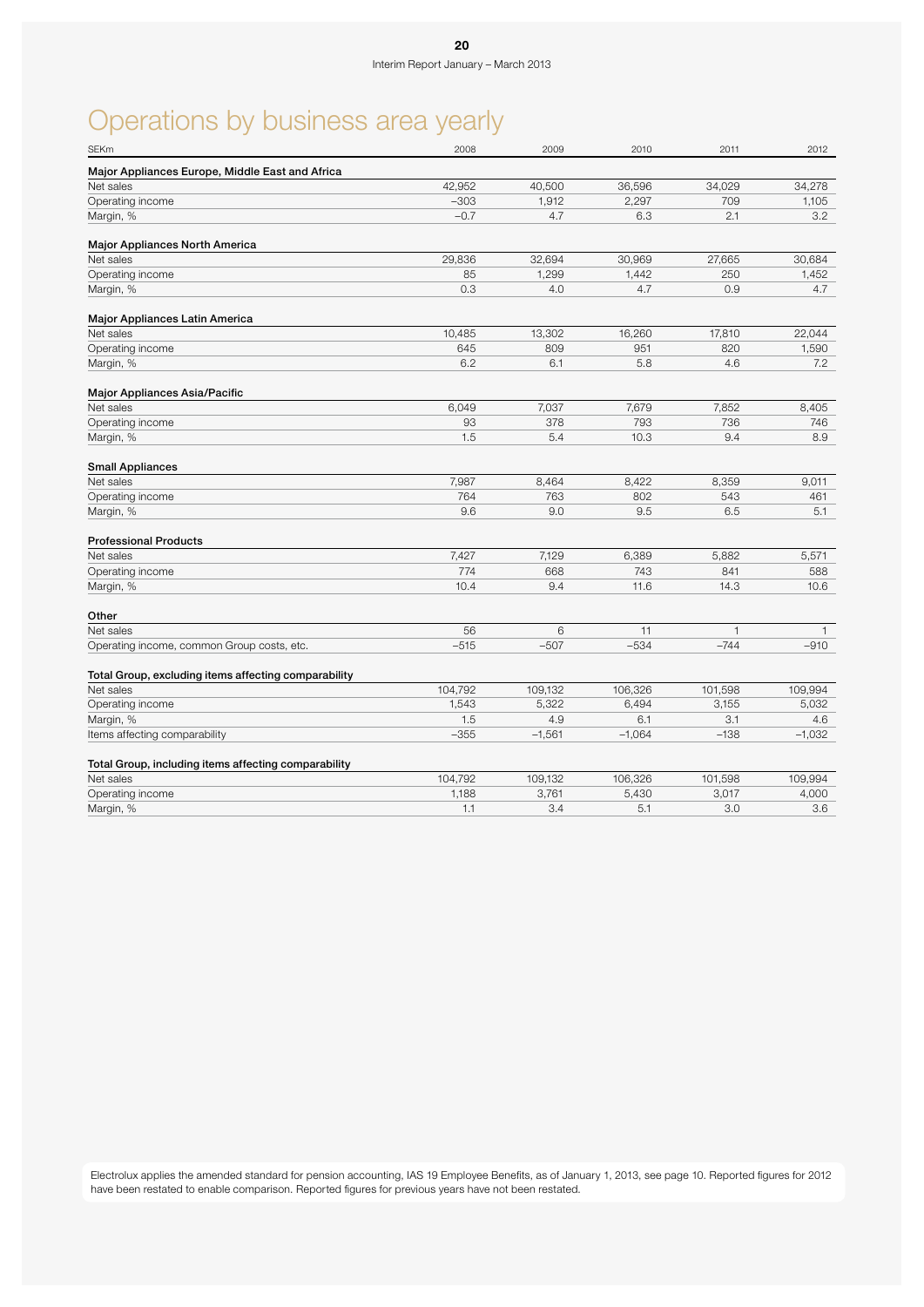### Five-year review

| SEKm unless otherwise stated                       | 2008              | 2009     | 2010     | 2011    | 2012     |
|----------------------------------------------------|-------------------|----------|----------|---------|----------|
| Net sales                                          | 104.792           | 109,132  | 106,326  | 101.598 | 109,994  |
| Organic growth, %                                  | $-0.9$            | $-4.8$   | 1.5      | 0.2     | 5.5      |
| Items affecting comparability                      | $-355$            | $-1.561$ | $-1.064$ | $-138$  | $-1,032$ |
| Operating income                                   | 1,188             | 3.761    | 5,430    | 3,017   | 4,000    |
| Margin, %                                          | 1.1               | 3.4      | 5.1      | 3.0     | 3.6      |
| Income after financial items                       | 653               | 3,484    | 5,306    | 2,780   | 3,154    |
| Income for the period                              | 366               | 2,607    | 3,997    | 2,064   | 2,365    |
| Capital expenditure, property, plant and equipment | 3,158             | 2,223    | 3,221    | 3,163   | 4,090    |
| Operating cash flow                                | 2,875             | 6,603    | 4,587    | 2,745   | 4,779    |
| Earnings per share, SEK                            | 1.29              | 9.18     | 14.04    | 7.25    | 8.26     |
| Equity per share, SEK                              | 58                | 66       | 72       | 73      | 55       |
| Dividend per share, SEK                            | $\qquad \qquad -$ | 4.00     | 6.50     | 6.50    | 6.50     |
| Capital-turnover rate, times/year                  | 5.1               | 5.6      | 5.4      | 4.6     | 4.1      |
| Return on net assets, %                            | 5.8               | 19.4     | 27.8     | 13.7    | 14.8     |
| Return on equity, %                                | 2.4               | 14.9     | 20.6     | 10.4    | 14.4     |
| Net debt                                           | 4.556             | 665      | $-709$   | 6.367   | 10,164   |
| Net debt/equity ratio                              | 0.28              | 0.04     | $-0.03$  | 0.31    | 0.65     |
| Average number of shares excluding shares owned by |                   |          |          |         |          |
| Electrolux, million                                | 283.1             | 284.0    | 284.6    | 284.7   | 285.9    |
| Average number of employees                        | 55,177            | 50,633   | 51,544   | 52,916  | 59,478   |
| Excluding items affecting comparability            |                   |          |          |         |          |
| Operating income                                   | 1,543             | 5,322    | 6,494    | 3,155   | 5,032    |
| Margin, %                                          | 1.5               | 4.9      | 6.1      | 3.1     | 4.6      |
| Earnings per share, SEK                            | 2.32              | 13.56    | 16.65    | 7.55    | 11.4     |

Capital-turnover rate, times/year 6.9 and the state of the state of the state of the state of the state of the state of the state of the state of the state of the state of the state of the state of the state of the state o Return on net assets, % 17.9 17.9 17.9 17.9 17.9 26.2 31.0 13.5 17.9

### Financial goals over a business cycle

The financial goals set by Electrolux aim to strengthen the Group's leading, global position in the industry and assist in generating a healthy total yield for Electrolux shareholders. The objective is growth with consistent profitability. The key ratios exclude items affecting comparability.

### Financial goals

- Operating margin of >6%
- Capital-turnover rate >4%
- Return on net assets >20%
- Average annual growth >4%

### **Definitions**

### Capital indicators

### Annualized sales

In computation of key ratios where capital is related to net sales, the latter are annualized and converted at year-end-exchange rates and adjusted for acquired and divested operations.

#### Net assets

Total assets exlusive of liquid funds, pension plan assets and interest-bearing financial receivables less operating liabilities, non-interest-bearing provisions and deferred tax liabilities.

#### Working capital

Current assets exclusive of liquid funds and interest-bearing financial receivables less operating liabilities and non-interest-bearing provisions.

### Total borrowings

Total borrowings consist of interest-bearing liabilities, fair-value derivatives, accrued interest expenses and prepaid interest income, and trade receivables with recourse.

Net debt Total borrowings less liquid funds.

Net debt/equity ratio Net borrowings in relation to equity.

### Equity/assets ratio

Equity as a percentage of total assets less liquid funds.

### Other key ratios

#### Organic growth

Sales growth, adjusted for acquisitions, divestments and changes in exchange rates.

### Operating cash flow

Cash flow from operations and investments excluding financial items paid, taxes paid and acquisitions and divestment of operations.

### Earnings per share

Income for the period divided by the average number of shares after buy-backs.

#### Operating margin

Operating income expressed as a percentage of net sales.

#### Return on equity

Income for the period expressed as a percentage of average equity.

#### Return on net assets

Operating income expressed as a percentage of average net assets.

#### Capital-turnover rate

Net sales in relation to average net assets.